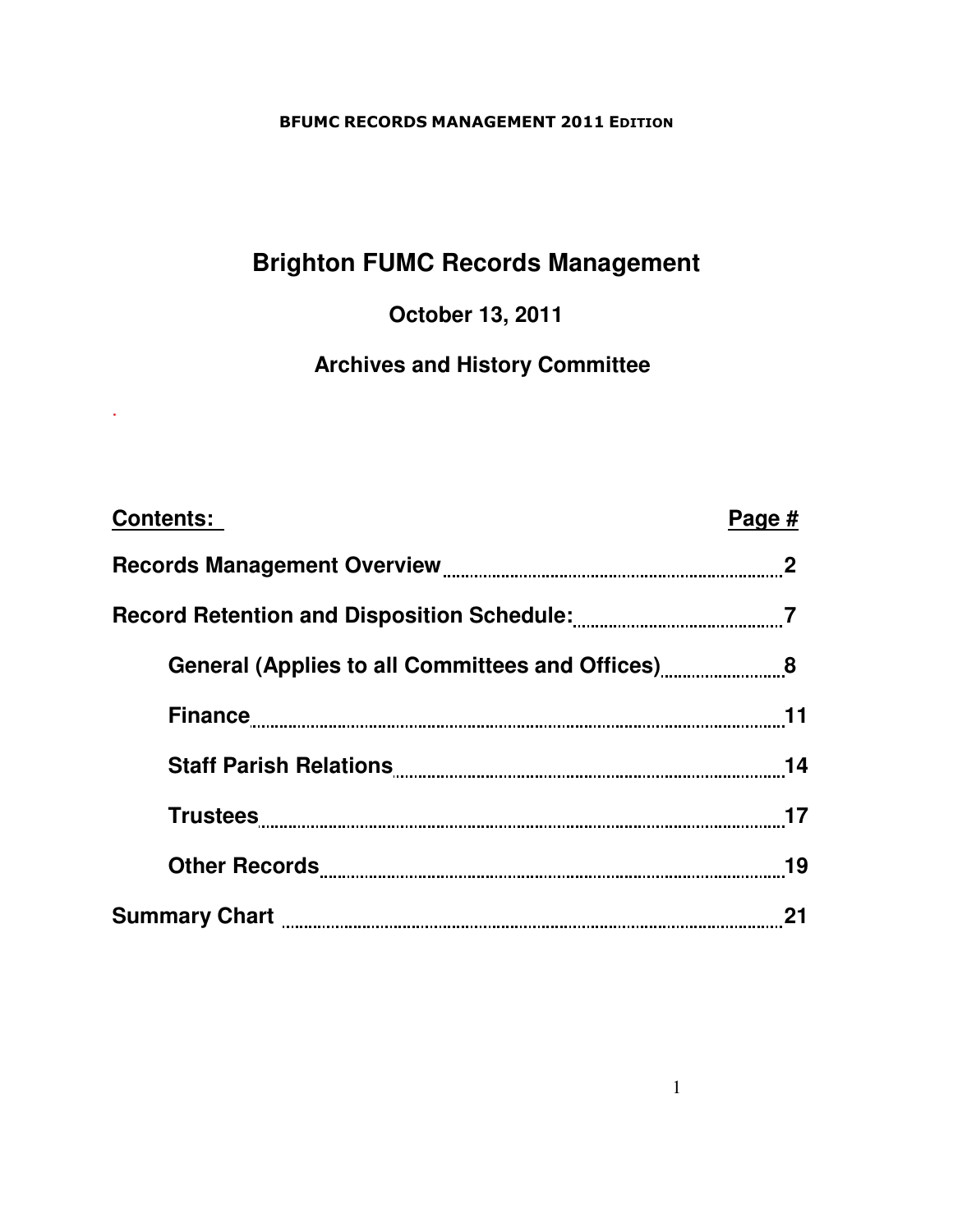## **Records Management Overview**

## **What is Records Management?**

The essence of records management can be summarized as follows: The task of managing our office records so that we have the records on hand to conduct today's ministry, to dispose of those we no longer need, and to see that valuable records are preserved. Its basic purpose is to help answer what do I keep, for how long do I keep it and when can I remove it from my office.

Three Reasons for Records Management

1. Preservation of important and historical documents

2. Removing older records from the office means less time spent filing/searching for files and fewer storage requirements

3. Financial and legal concerns - will have the documents necessary for audits or for legal needs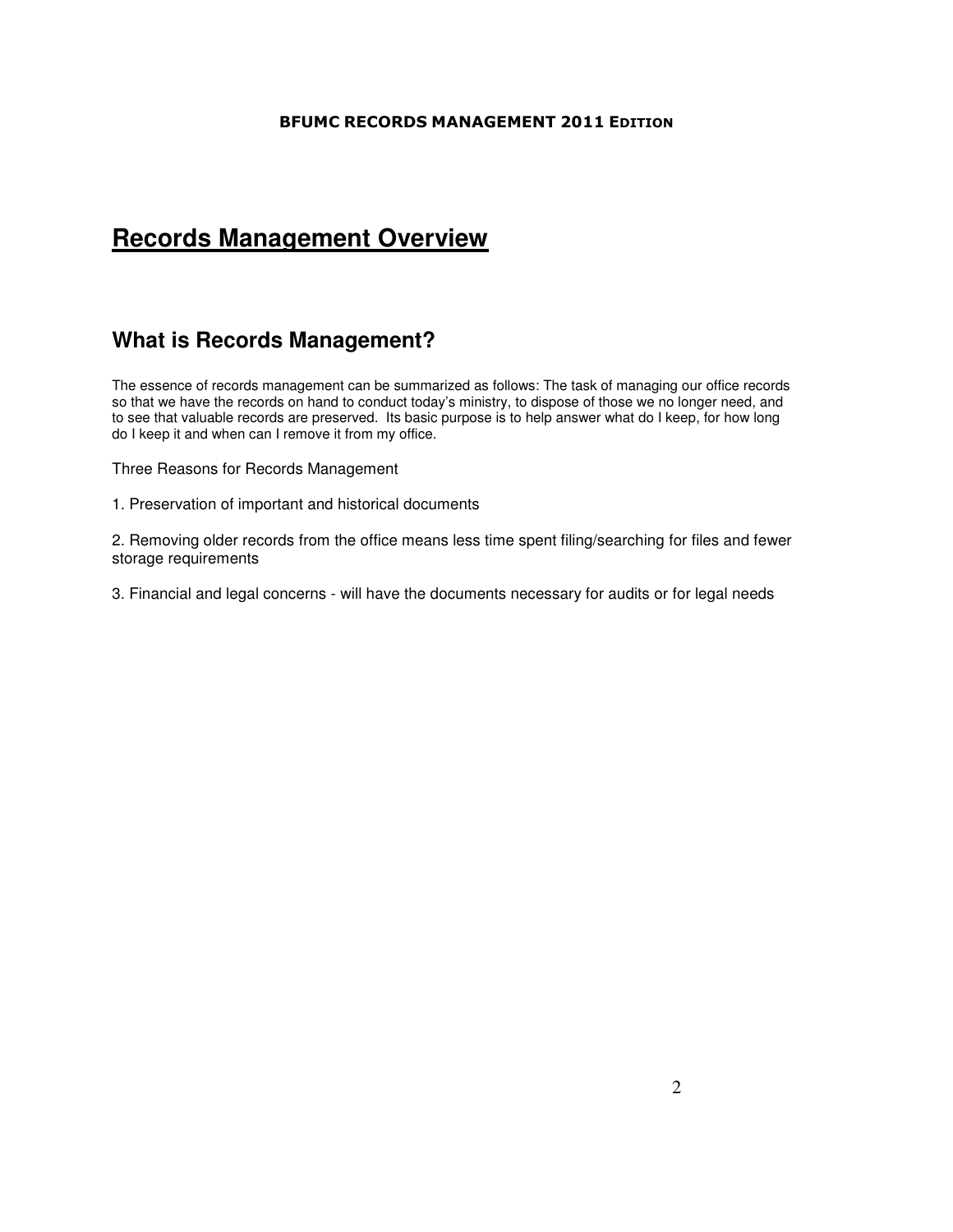## **Responsible Person**

.

Every committee, task force or other functions of the church should have at least one person who is responsible for seeing that the records management policies are carried out. This person should see that the files are weeded at the proper time, and see that the files are then disposed of in the proper fashion for each series. If a new series appears, which can be a frequent occurrence in some offices, then that person should also be responsible for bringing the situation to the attention of the BFUMC Archives and History committee so that an appropriate action can be taken.

The Archives and History committee, along with the appropriate advisors, should then assess the new series and create a new schedule for those records.

## **Responsibility for Records Management**

Church Archivist – Responsible for the organization and storage of records designated to go to the archives. The Church Archivist is also given the responsibility and authority to accept historically significant items for the church's archival collection.

Chairpersons and Secretaries of Administrative Committees – Elected officers will be responsible for collecting and organizing active minutes and records for committees and for transferring permanent archival records to the church archivist. Administrative Committees include: Administrative Board, Board of Trustees, Finance Committee, Lay Leadership Committee and Staff-Parish Relations Committee.

Chairpersons of Ministry Committees and Task Forces established by the Administrative Board - Elected officers will be responsible for collecting and organizing active minutes and records for committees and for transferring permanent archival records to the church archivist.

Treasurer – The treasurer is responsible for keeping all current records related to the expenditures and liabilities of the church and for transferring archival records (permanent and long –term storage to the Church Archivist)

Finance Secretary – The finance secretary is responsible for keeping all current records relating to the income of the church and for transferring archival records (permanent and long –term storage to the Church Archivist)

Membership Secretary - The membership secretary is responsible for keeping all records related to baptism, marriage and church membership.

Church Office Manager – With the cooperation of the Church Archivist, the Office Manager will have record and knowledge of the location of all vital records.

Clergy and Church Staff – Records relating to the current responsibilities of clergy and church staff are to be managed by those staff members. Permanent, non-current records are to be transferred to the Church Archivist.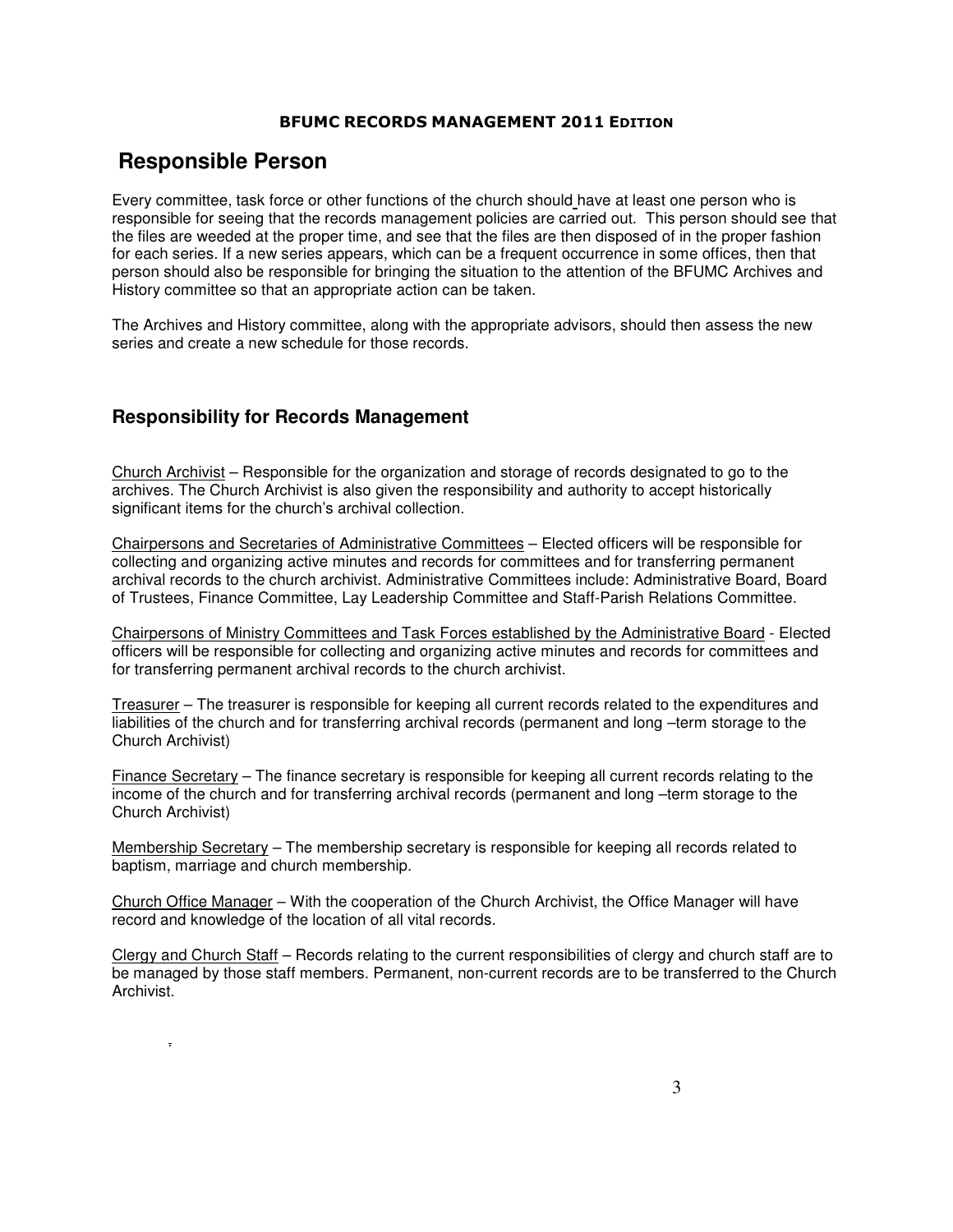## **Vital Records**

Vital records are those records necessary for basic church operation. They are the records which can not, or should not, be lost. While it is true that all records created by a church or conference are important, it is also true that some records are more important and significant to the operation and well-being of the institution. The best way to understand the importance of vital records is to ask the question, if the building was destroyed, which records would be most important for getting the church or conference back into operation? A few records that need to be included in any list would be membership records, baptism records, and marriage records. These need to be more than just current or recent records; requests for transfer of membership can happen for years as well as questions about baptism and marriages. In addition to these basic church records, there are also financial records, such as records of membership tithing, and records relating to the financial management of the church, its staff and programs. Deeds and contracts are other important records.

Copies or originals of these records should be stored offsite of the church or conference, perhaps in a local bank or other secure place. Some of these records may well exist in electronic format (such as membership databases). Copies of these electronic records should be stored offsite and frequently updated by replacing the older files with the most recent copies.

Having copies of your institution's vital records stored in a safe place will assist in the transition back to normal operations (or at least basic operations) after a disaster.

## **Historically Significant Items**

Certain materials may be retained solely based on their historical significance and are not listed in the following record retention schedule. These may include diaries, journals, photographs, historical publications, recordings, scrap books or other artifacts. Many of these are stored in the archives and available for review or display. If you have any material to contribute or questions about the archives please contact the chair of the BFUMC Archives and History committee.

## **Electronic Records**

In using electronic records there are several points that must be kept in mind:

The same retention guidelines apply to electronic files as they do to paper files.

When a computer's operating system or software is upgraded the data files also need to be migrated.

Where appropriate, arrange files and folders by disposal date. You can do this either by creating appropriate folders or by a naming convention. This will make it much easier for timely disposition of the records.

Making backups is important to protect the documents in case of computer failure, theft, or damage.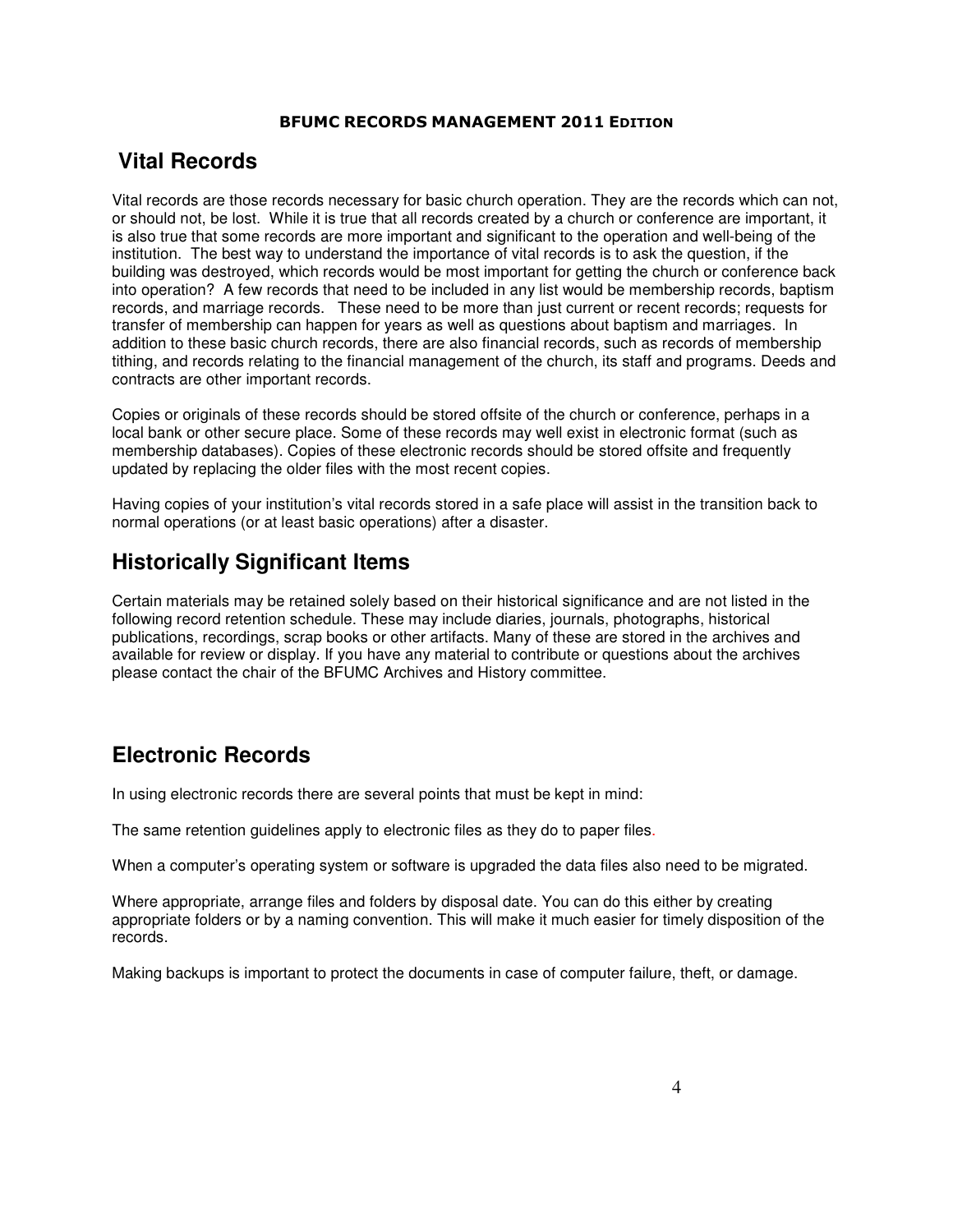## **Caring for your Records**

Use a permanent black ink pen for handwritten minutes and other local church records.

Use acid-free paper for all permanent records sent to the archives.

Blueprints should be rolled not folded and could be stored in tubes.

Remove rubber bands that deteriorate over time and adhere to documents. Also remove paper clips and other fasteners. Metal fasteners can rust. When necessary, use staples.

File folders are preferred over ring binder notebooks. Ring binder notebooks take up more space.

Records sent to the archives should be labeled with the record series, title(s) and year(s) of creation.

## **Record Storage - Permanent**

Permanent records could be immediately sent to the archives once they are removed from the office. Records sent to the archives should be labeled with the Record Series title(s) and year(s) of creation. Acid free paper is preferred for archived documents.

## **Record Storage - Interim**

In some cases records might not be able to stay in their office of origin until they are destroyed. In that case another step is to determine how many years a record should remain in the office and then if it still has some years to go before it can be destroyed, move it to some other storage location where it will remain until it can be destroyed.

Always make a list of the material and keep the list in the office. Be sure the list notes where the material is located, just in case the records are needed.

The box should be labeled with the date of destruction for the records, and when that date rolls around the responsible person removes the box, verifies there is no historical value to the records and/or no pending legal or financial actions and then appropriately disposes of the contents.

## **Record Destruction**

Before disposing of your records, be sure that the records have no legal or financial actions pending and are not of historical value. Any record containing personal information, financial information, or any type of information that can be considered private, should be thoroughly destroyed when permanently removed from the office. A single cut shredder, one that cuts the paper into strips, is not satisfactory. Multi-cut or screening shredders, that cut the paper into random sizes, should be used. If you store your church's sensitive files on a CD-R, DVD or equivalent, they should also be shredded.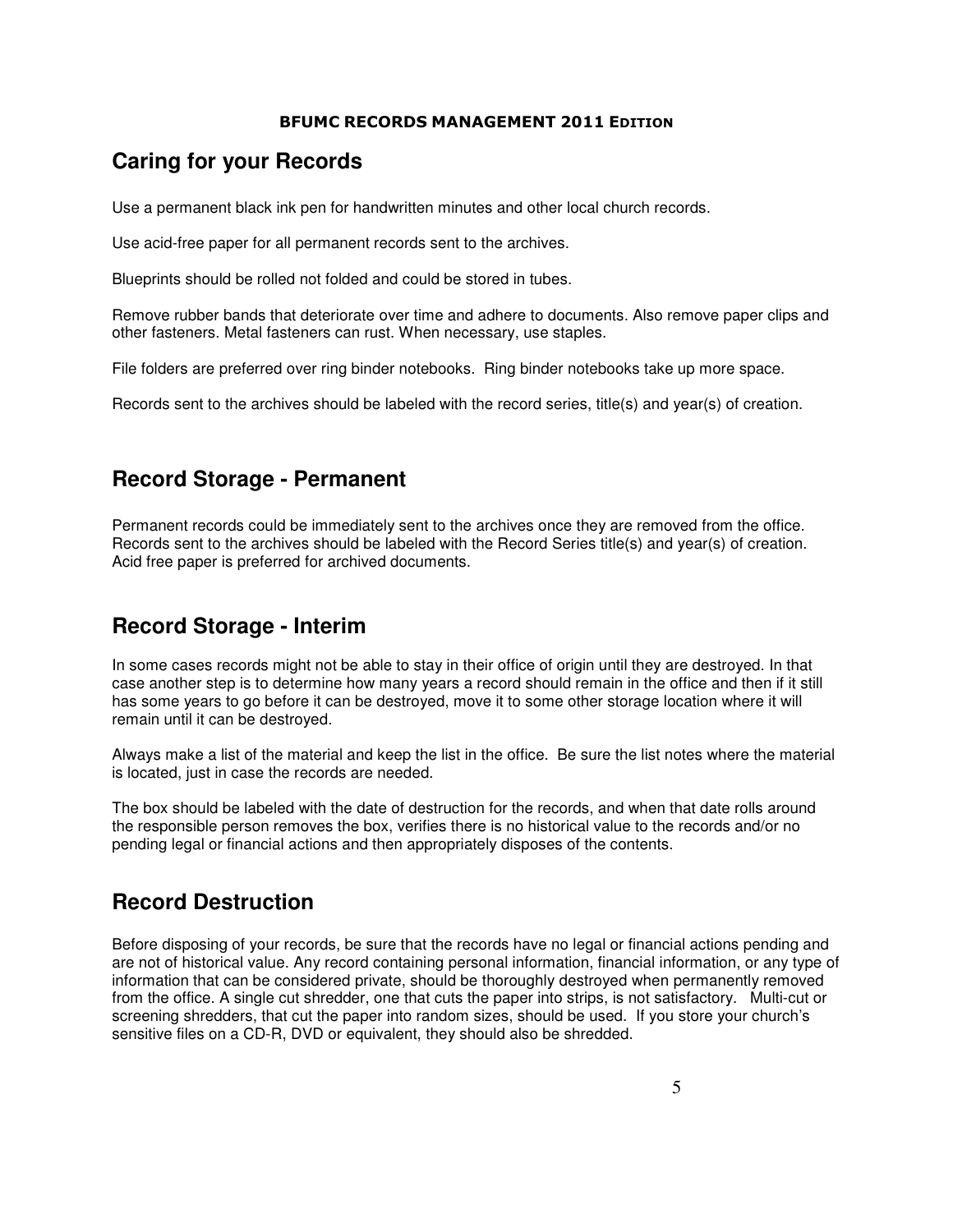## **Record Retention and Disposition**

Records, as they reach the end of their life cycle, need to be removed from the office filing system. This should be done on a regular or annual basis. The basic tool to guide in this task is the **records retention and disposition schedule**. (Also referred to as "Records Retention Schedule")

The records retention schedule identifies each record series and prescribes the time period that they must be retained before they reach their ultimate fate or disposition. The disposition of a record may range from immediate destruction to destruction after a period of time, or to permanent retention in the archives.

## **Copies**

The records retention schedule defines retention and disposition of the original or official copy of a record. Other copies should generally be disposed of or destroyed as soon as not necessary for church business.

## **Retention Periods:**

The term "retention period" refers to the maximum and minimum lengths of time that a record must be kept.

Several different retention period designations are used, such as: "Permanent", "Until Superseded", "Until Obsolete," or a specific number of years. "Permanent" indicates that the record series will be kept indefinitely. Records with a permanent designation generally should be sent to the archives but may be designated otherwise based on confidentiality or other requirements.

"Until Superseded" is a retention assigned to records that are routinely updated or revised and where the previous version has no continuing value.

"Until Obsolete" is assigned to record series that become valueless on a non-routine basis. Specific time period retention periods are based upon usage factors and legal requirements, such as audits.

"Active for Legal Cases" are documents pertinent to pending legal action. For the most part, most local church records are not governed by any specific legislation which affects their retention. Before actually disposing of any records one should verify that there are no pending legal actions against the church or conference which necessitates keeping the records longer. If a record is needed in a legal case it has, in effect, become an active record again. Its useful administrative value continues until the legal case has been resolved, which could also change the long-term status of the record. The BFUMC lead pastor will make affected committees aware of any pending legal issues.

## **Calculating Retention Periods:**

All BFUMC Retention periods are calculated based on calendar years. The retention period begins on January 1<sup>st</sup> of the year following the year the records were created.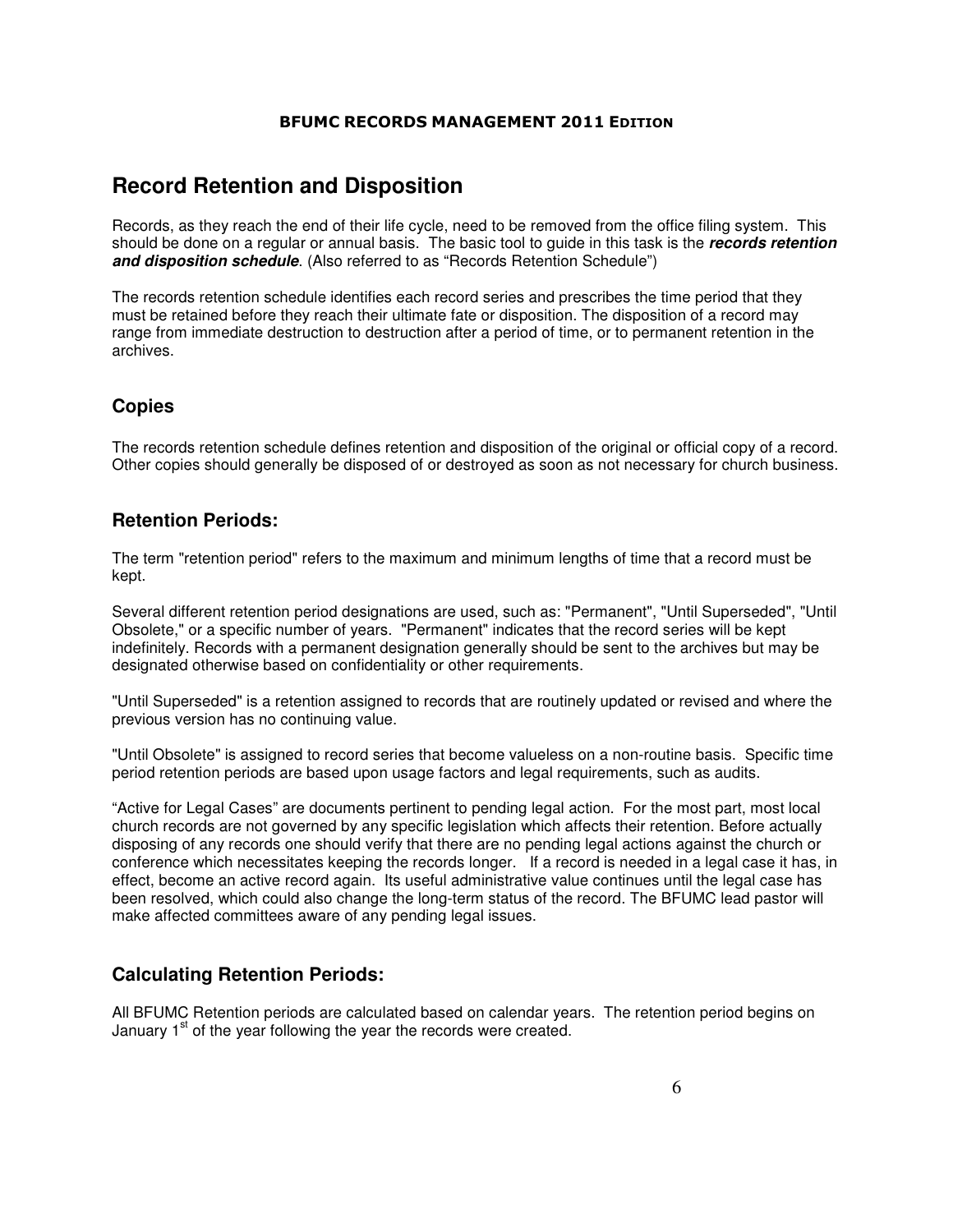## **Record Retention and Disposition Schedule**

The following schedule includes a description of each record series, location, the responsible person and how long the record should be kept.

The records retention schedule defines retention and disposition of the original or official copy of a record. Other copies should generally be disposed of or destroyed as soon as not needed.

A "Reference" summary chart follows the detailed retention schedule. As this is a reference chart, the detailed retention schedule is the controlling document, not the summary chart.

The schedule is divided into sections aligned by the BFUMC church structure.

| <b>General (Applies to all Committees and Offices)</b> |
|--------------------------------------------------------|
| <b>Finance</b>                                         |
| <b>Staff Parish Relations</b>                          |
| <b>Trustee</b>                                         |
| <b>Other</b>                                           |
|                                                        |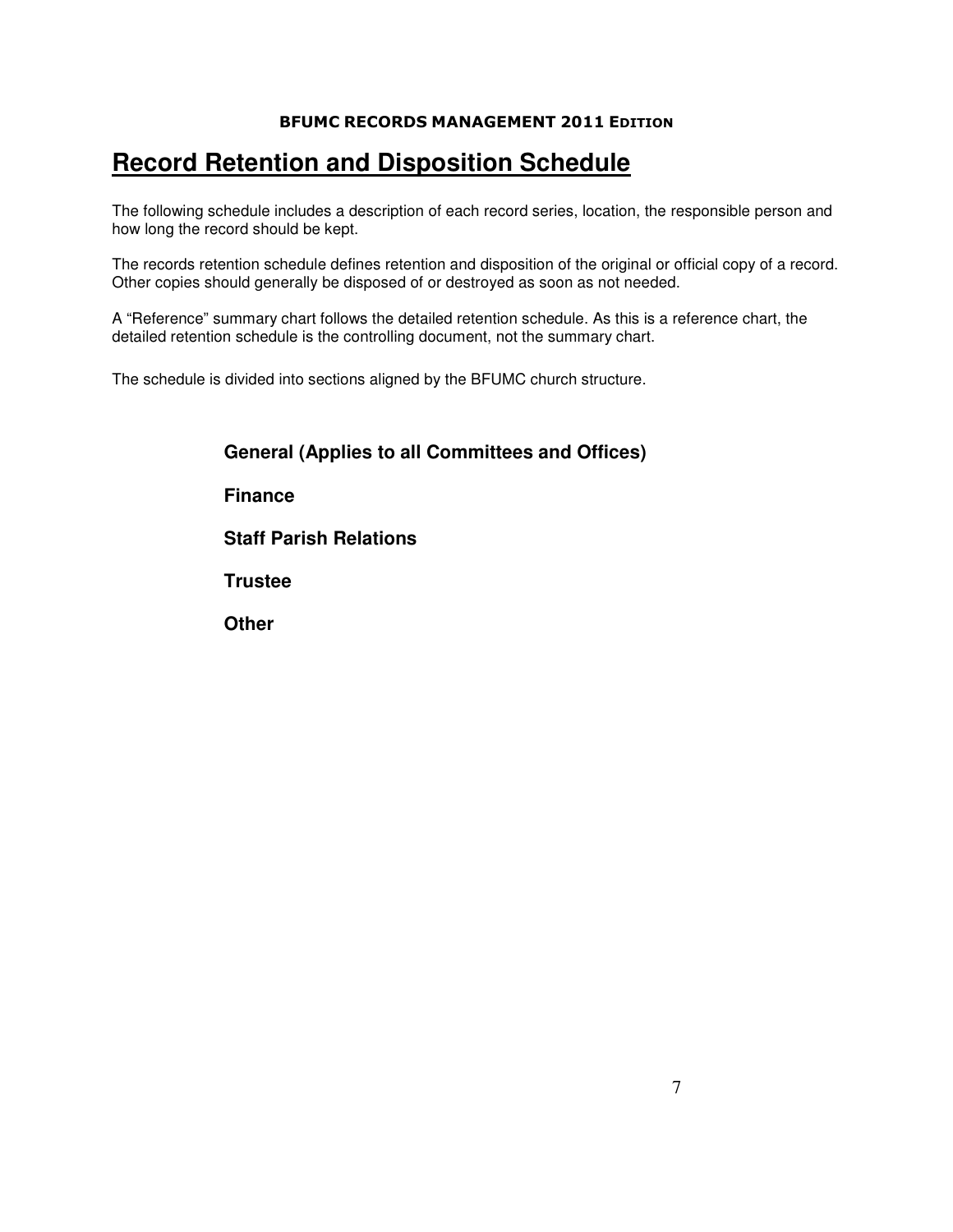## **General Records– The following record series apply to all committees, ministries or offices.**

#### **COMMITTEE RECORDS**

This series documents the activities of standing and ad hoc committees, agencies and boards of the local church. They may function as steering committees, activities committees, standards committees, planning committees, awards committees, councils, etc. This series may include but is not limited to bylaws, agendas, meeting minutes, reports, notes, and related documentation and correspondence.

#### **Location**: Various locations

**Responsible Person**: Committee chair or Committee secretary **Retention**: Permanent for bylaws, agendas, minutes, reports; 4 years for all other records excluding correspondence. See the Correspondence record series for retention instructions. Transfer the Official Copy of permanent records to the Archives after 4 years Destroy the official copy of all non-permanent records after 4 years

Also, some records have to be kept on site, while others can be kept by secretaries at their convenience. For example, financial records and trustee current records need to be kept on site for regular reference.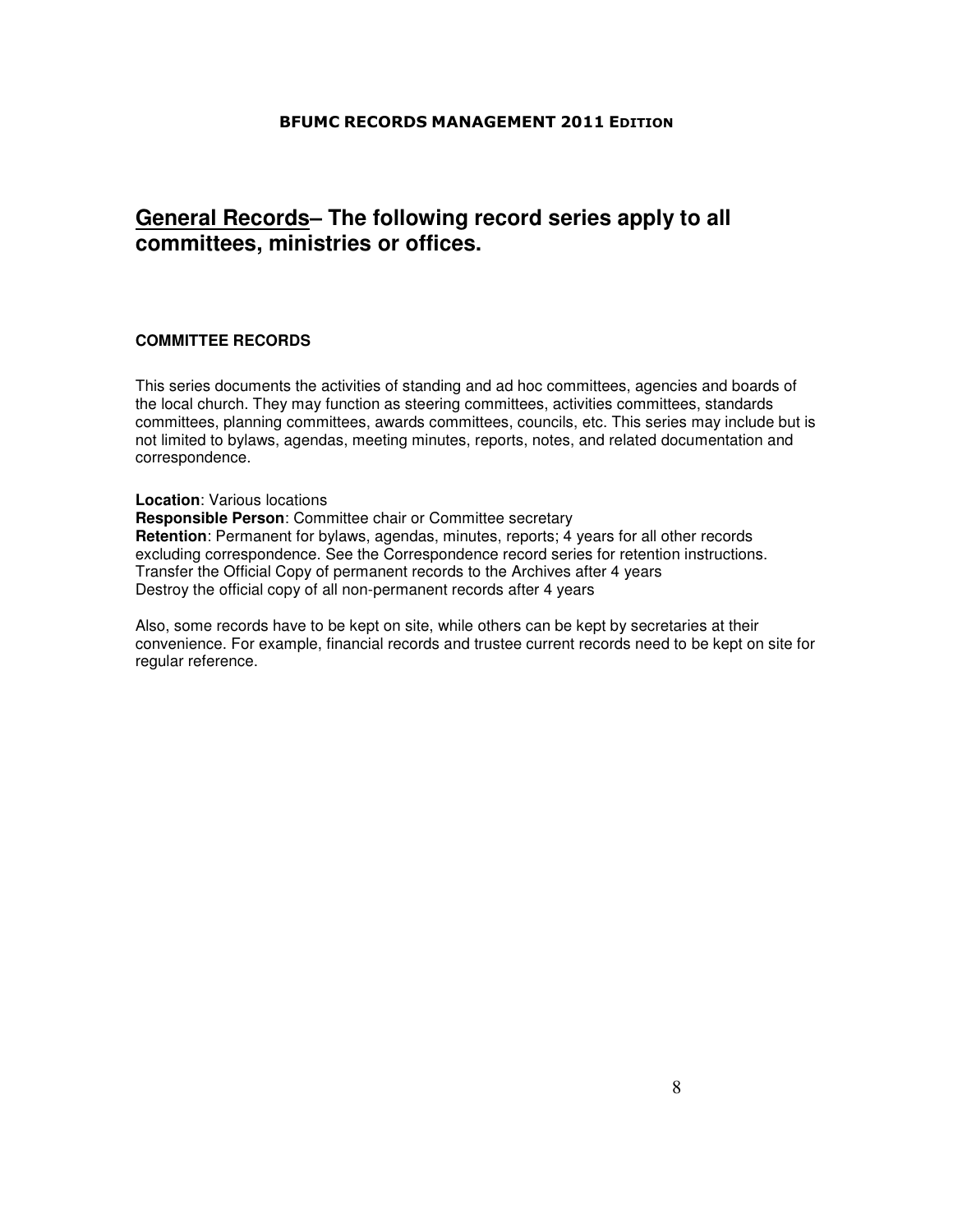### **CORRESPONDENCE**

A large amount of correspondence should be considered "General" correspondence. Correspondence of this type might include responses to inquiries concerning time of services or other functions at the church; information about assistance programs run by the church or in which the church is involved; and other correspondence that reflects a normal part of the local church's program. General correspondence should be reviewed annually for legal or historical significance.

Any correspondence concerning open or closed legal issues should be kept permanently in the church office by the office manager. The lead pastor will make affected committees aware of any pending legal issues.

Correspondence deemed to be of historical significance should be transferred to the archives for permanent safekeeping. Paper is preferred for documents in the archives.

All other correspondence should generally be destroyed no later than 1 year following the records creation. There may be instances where longer retention is desired for effective ministry and to support the church operations.

#### **General correspondence**

**Location:** Varies **Responsible Person:** Office Manager, Committee Chairs, Clergy and Lay Staff **Retention:** Maximum 1 year (See above for exceptions)

#### **Legal correspondence**

**Location:** Church Office **Responsible Person:** Office Manager **Retention:** Until legal action resolved

#### **Historically Significant correspondence**

**Location**: Archives **Responsible Person:** Archives and History Chairperson **Retention:** Permanent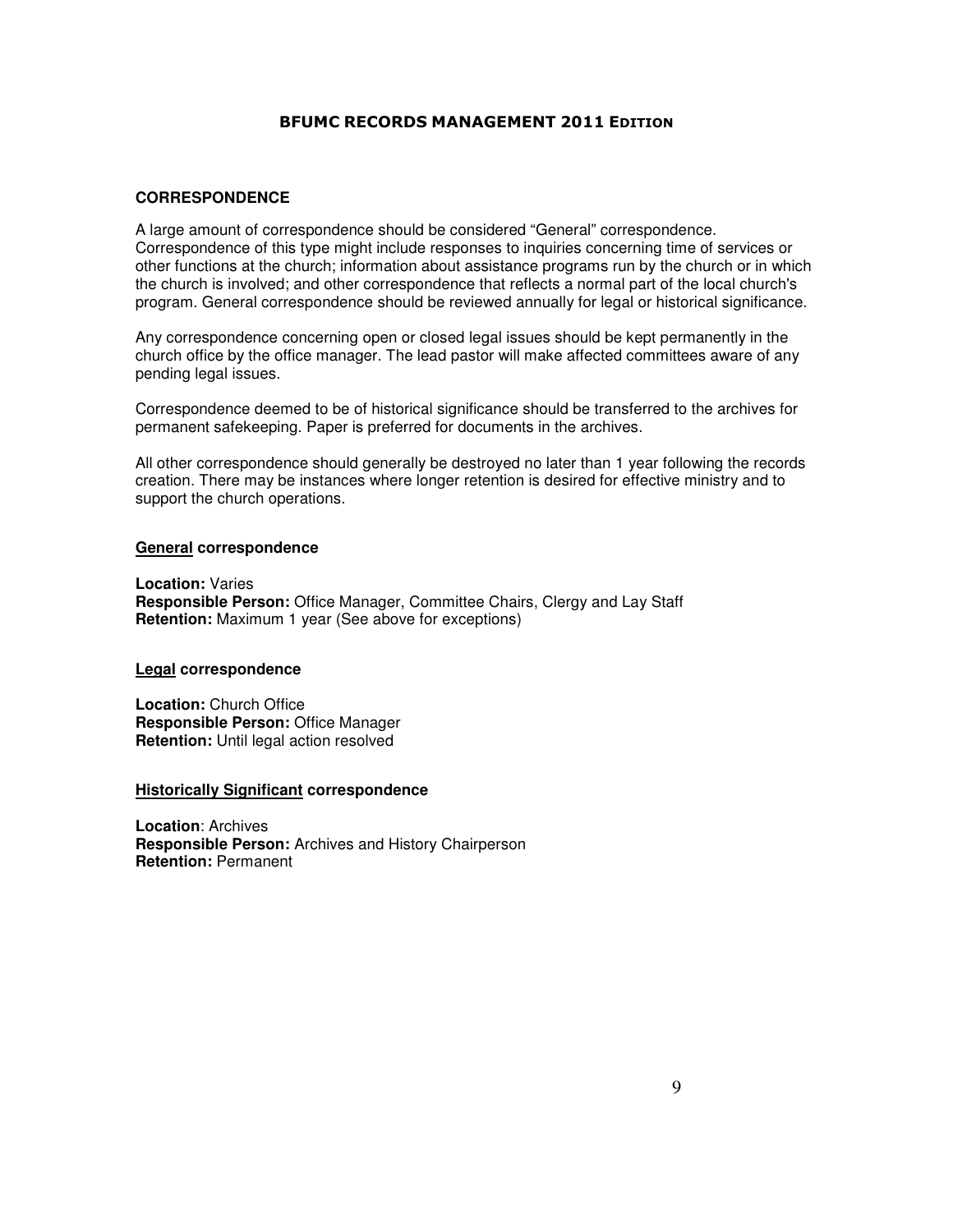### **NEWSLETTERS**

Newsletters document many of the basic activities of the local church including newsletters of the various groups or ministries within the local church.

**Location**: Church Office **Responsible Person**: Office Manager for church newsletter, originator for other newsletters **Retention:** Permanent; transfer copy to the archives after 2 years

### **POLICIES**

Policies for Mission, Finance and Records Management..

**Location**: Church Office **Responsible Person**: Office Manager **Retention:** Until superseded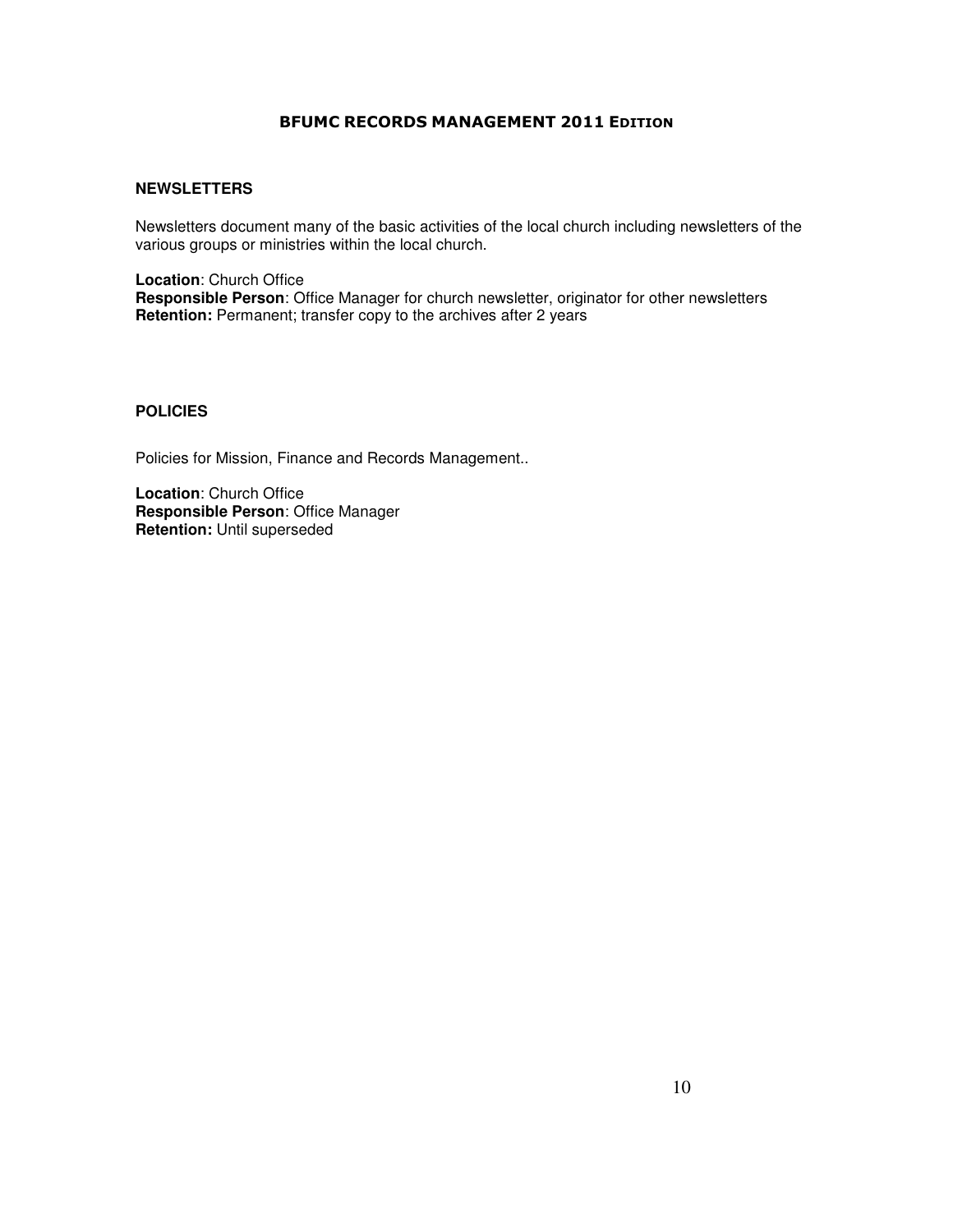## **FInance**

## **ACCOUNTS PAYABLE RECORDS**

This series documents expenditures and purchases. The series may also be used to research, evaluate, and monitor prior transactions and/or track the budget. This series may include but is not limited to Purchase Orders; Contract Release Orders; Balance Sheets; bills; invoices; Invoice Vouchers; Journal Voucher/Entry Forms; price quotes; Departmental Requisitions; justifications of purchases; payment authorizations; reports of receipt of goods or services; and related documentation and correspondence. This series also documents approved travel by employees and is used to monitor travel expenditures and for planning purposes. This series may include but is not limited to travel request forms indicating purposes, itineraries, methods of travel, funds from which travel is to be paid, and estimated expenditures; Travel Reimbursement Requests (employee and non-employee); receipts; authorizing signatures; and related documentation and correspondence.

**Location**: Church Office **Responsible Person**: Treasurer **Retention:** 7 years. Destroy the Official Copy after retention period

## **ACCOUNTS RECEIVABLE RECORDS**

This series is used to provide a record of contributions, collections, and offerings for the local church.

**Location:** Church Office **Responsible Person**: Finance Secretary **Retention:** 7 years (Offering Envelopes - 3 years, Pledge cards -1 year) Destroy the Official Copy after retention period

### **ANNUAL FISCAL REPORTS**

This series documents annual fiscal year-end status of accounts and is used to provide the office with summary information relating to its programs that may be used for planning or review. The series includes Closing of the Books Records, Financial Reports, Budget Records, Balance Reconciliation Records, annual operating statements; schedules of rates; and related correspondence.

**Location**: Church Office **Responsible Person**: Treasurer **Retention:** Permanent Send official copy to Archives on annual basis.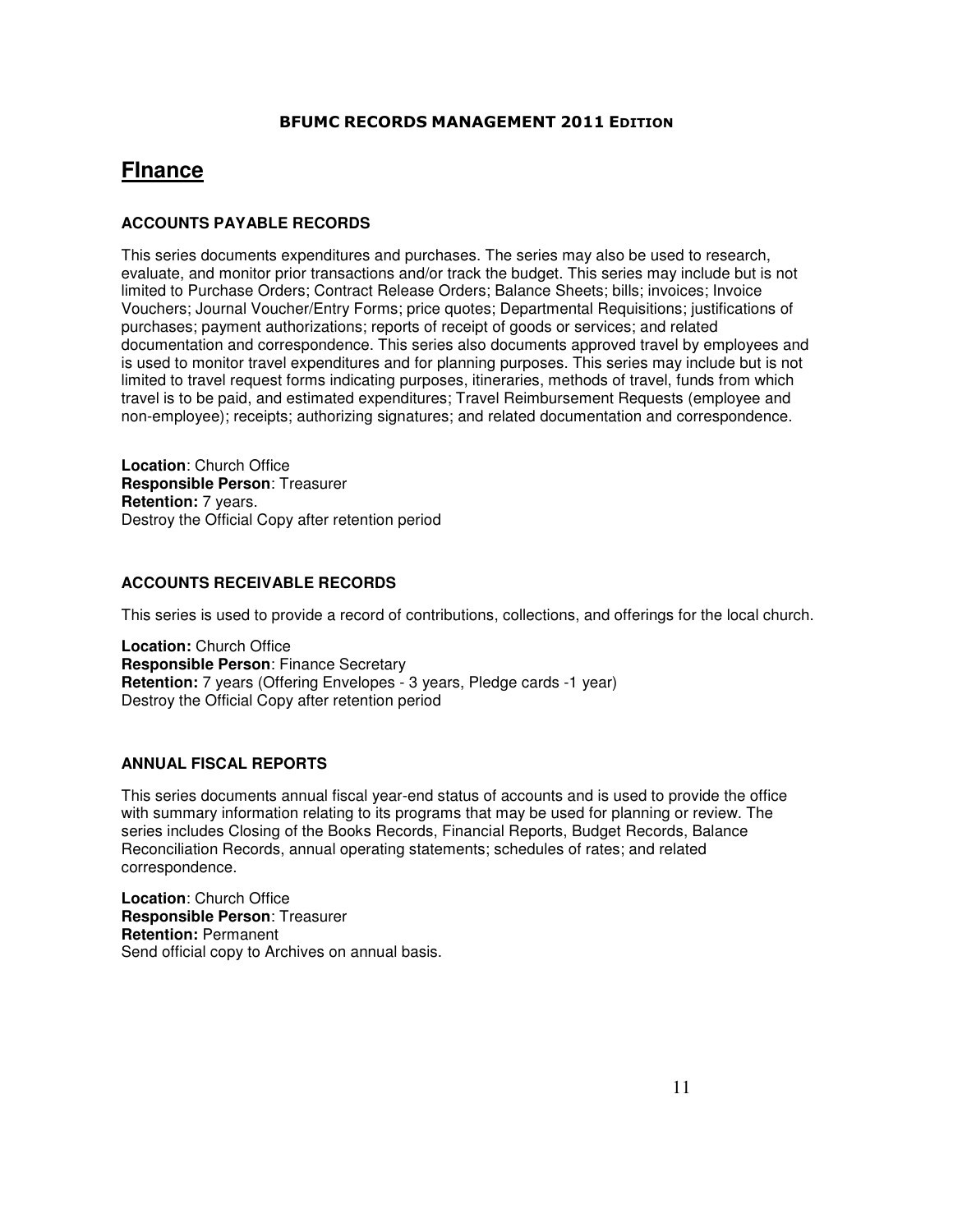### **AUDIT RECORDS**

This series documents the unit's response to internal and independent management, operations and fiscal audits. This series may include but is not limited to audit reports; written responses showing how recommended changes will be implemented; and related documentation and correspondence.

**Location:** Church Office **Responsible Person:** Finance Chair **Retention:** Permanent Send official copy to Archives on annual basis.

#### **BANK DEPOSIT BOOKS**

These are official records of bank deposit transactions.

**Location:** Church Office **Responsible Person:** Treasurer **Retention:** 7 years Destroy the Official Copy after retention period

#### **BANK DEPOSIT SLIPS**

These are receipts from bank deposit transactions.

**Location:** Church Office **Responsible Person:** Treasurer **Retention:** 7 Years Destroy the Official Copy after retention period

#### **BANK STATEMENTS**

This series documents redeemed checks and other financial matters related to local church bank accounts.

**Location:** Church Office **Responsible Person:** Treasurer **Retention:** 7 years. Destroy the Official Copy after retention period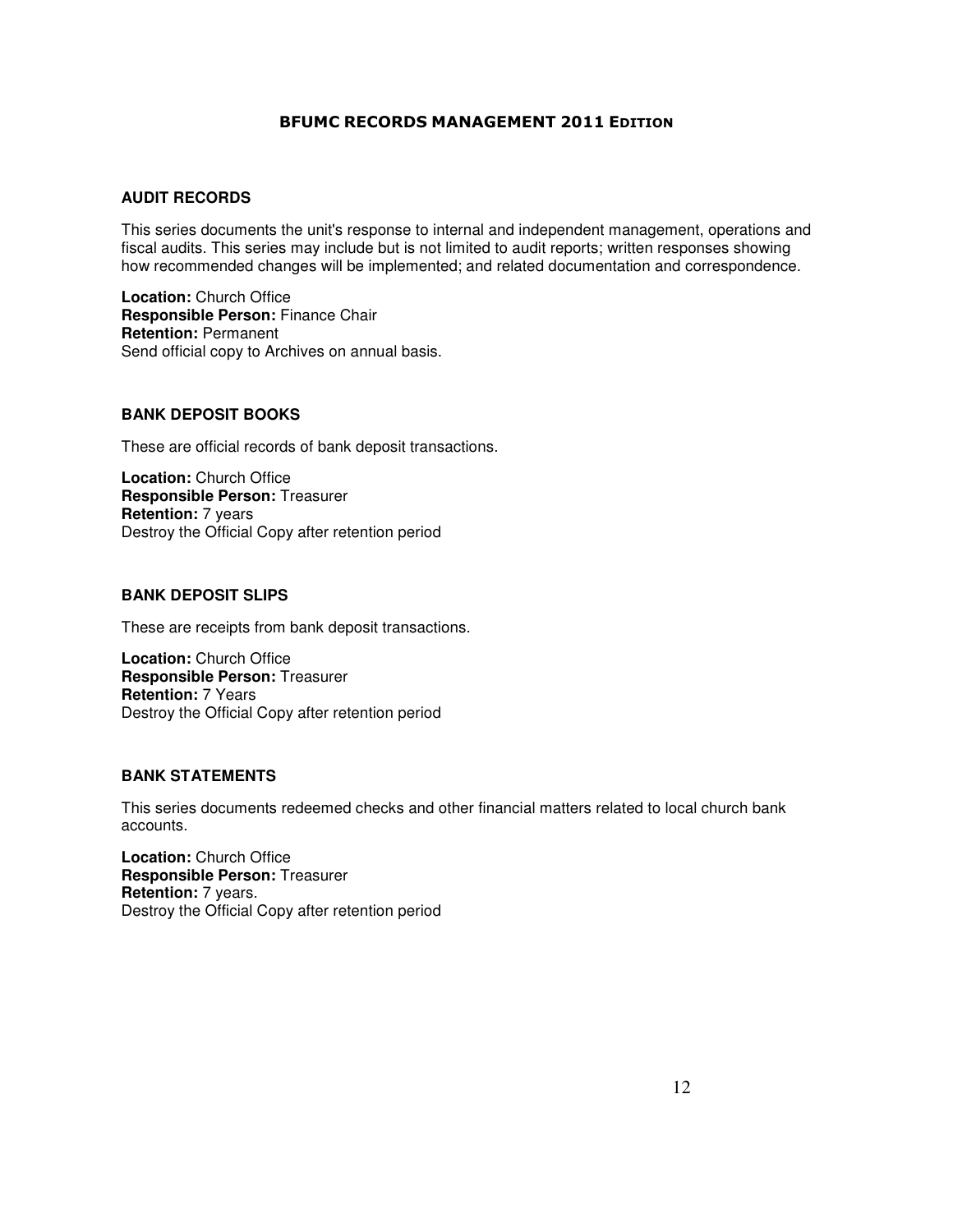### **CANCELLED CHECKS**

This series documents redeemed checks written on local church accounts. Information on each check may include check number, date, amount, endorsement, account number, validation date, and related documentation.

**Location:** Church Office **Responsible Person:** Treasurer **Retention:** 7 years. Destroy the Official Copy after retention period

#### **PAY AUTHORIZATION RECORDS**

This series consists of pay documents which substantiate or authorize the issuance of payroll checks for particular amounts. This series may include but is not limited to Payroll/Budget Request Forms and time cards or sheets.

**Location:** Church Office **Responsible Person:** Treasurer **Retention:** 7 years Destroy the Official Copy after retention period

## **PAYROLL TAX AND DEDUCTION RECORDS**

This series documents amounts withheld by Payroll from employees' checks for taxing authorities. This series may include but is not limited to the Statement for Claiming Benefits Provided by Section 911 of the Internal Revenue Code; Withholding Allowance Certificates (W-4s); and Non-resident Alien Request for Exemption from Tax Withholding (CO-477). Individual forms may include employees' names, addresses, social security numbers, and tax identification numbers. This series also documents deductions from salary checks authorized by employees. These records include lists with notation of authorized deductions as well as actual deduction forms. This series may include but is not limited to deduction information on medical, dental, life, and disability insurance; United Way and Foundation contributions; and miscellaneous deductions.

**Location:** Church Office – Must be in secure location **Responsible Person**: Treasurer **Retention:** 7 years after authorization expires or is superseded. Destroy the Official Copy after retention period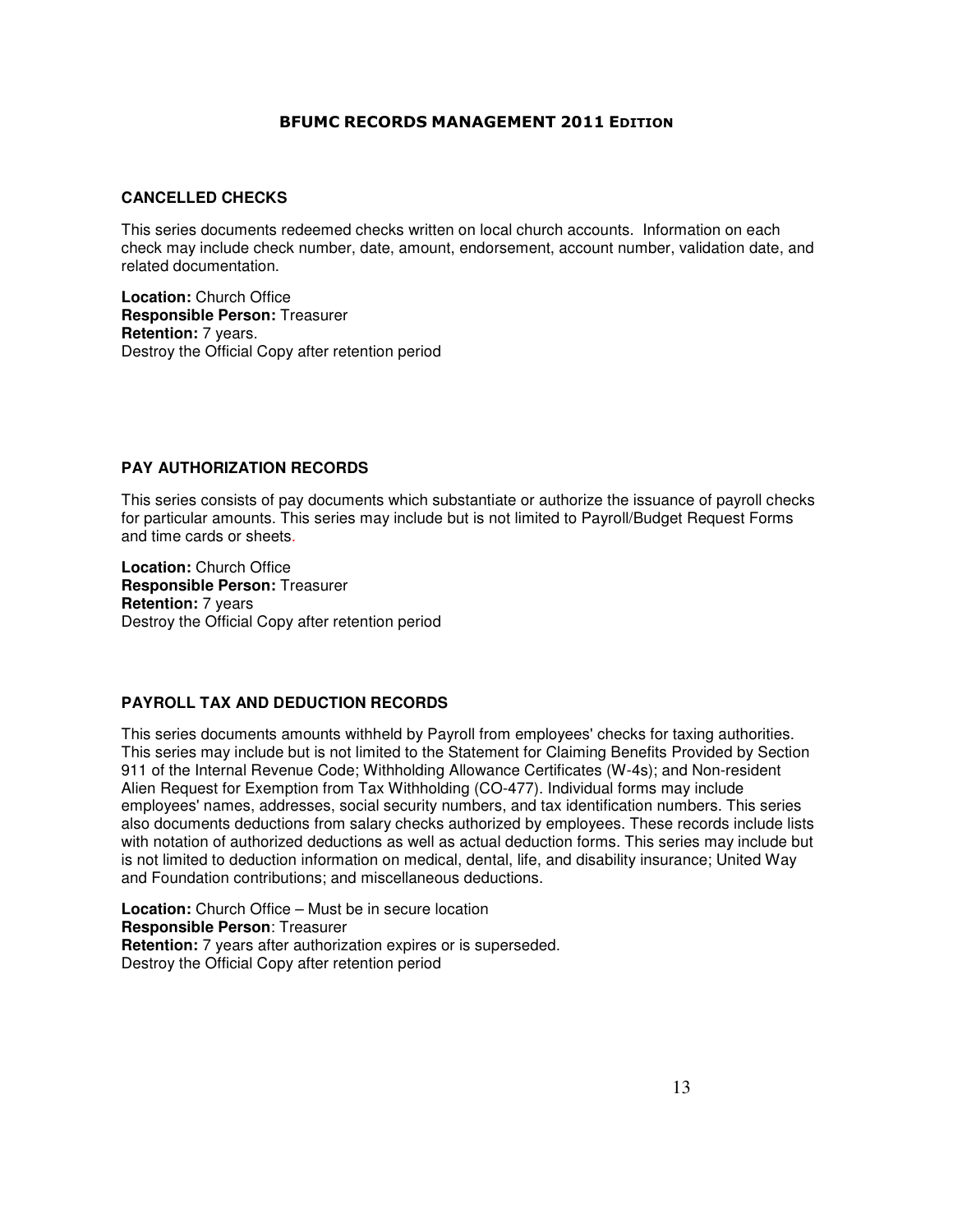## **Staff Parish Relations - including all Human Resource and employment records**

## **ACCIDENT AND INJURIES RECORDS**

This series documents claims made by employees for occupational injuries, accidents, or illnesses; insurance coverage and related reimbursement issues; and safety analysis and compliance inspections. This series may include but is not limited to Report of Accident forms; Occupational Safety and Health Administration (OSHA) Form 200; OSHA Form 101; incident logs; employer payroll reports; hearing transcripts; notices of claim disposition; determination orders; opinions and orders; appeal letters; claim adjustment documentation; medical reports; cost statements; and related documentation and correspondence.

This series also includes any records pertaining to accidents or injuries for non-employees including related documentation and correspondence.

**Location**: Active - Church Office, Resolved – Lead Pastor's office **Responsible Person**: Office Manager **Retention:** Permanent

### **BACKGROUND CHECKS**

This series documents criminal background checks. Background record checks are redone every three years for each volunteer that works with children, youth or vulnerable adults. Permanent records are on file with Lexus-Nexus (the background check company).

Employee **Location**: Lead Pastor's Office **Responsible Person:** – Lead Pastor **Retention:** Permanent

Volunteer **Location**: Education Office **Responsible Person:** Education Director **Retention:** 3 Years Destroy the Official Copy after retention period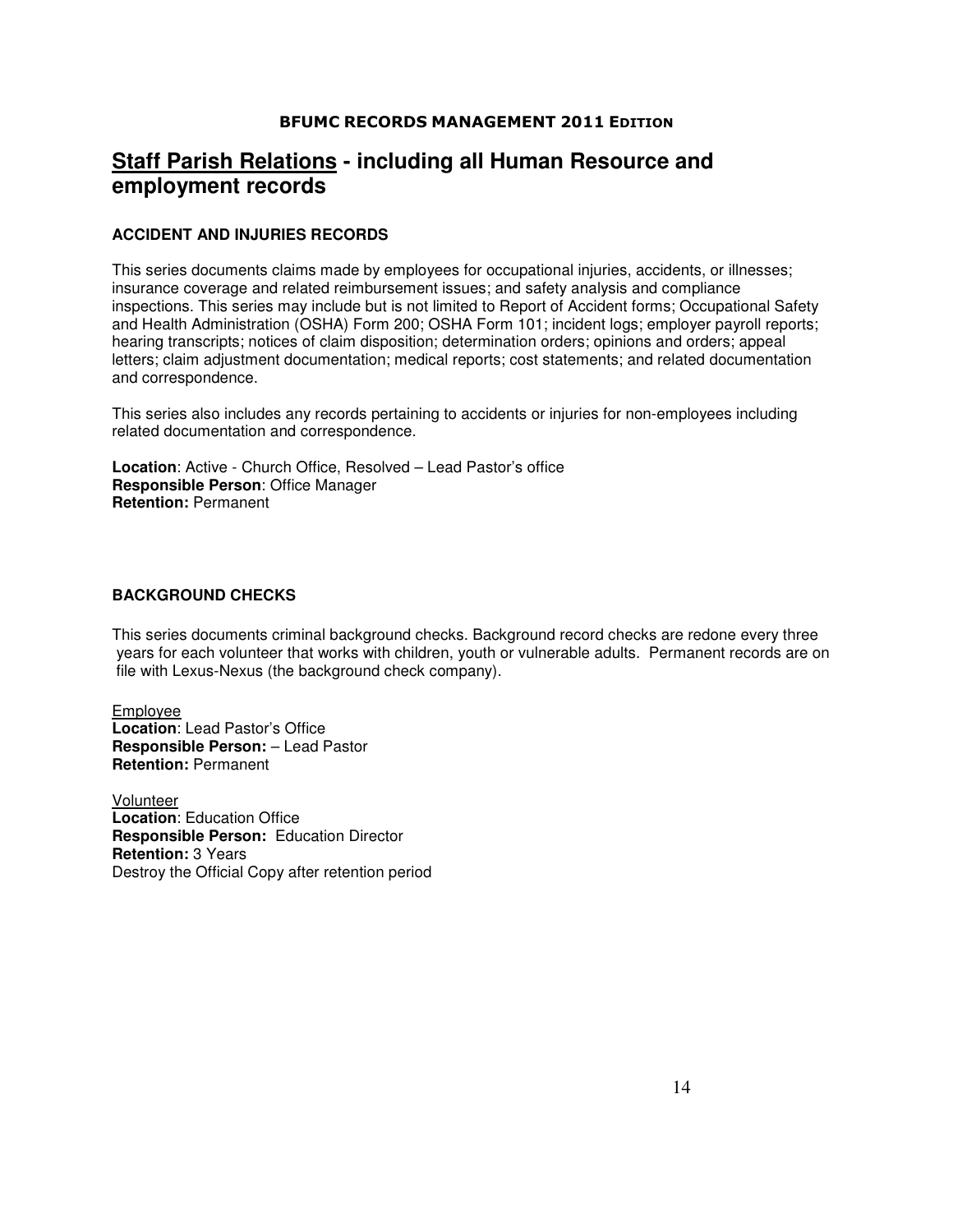## **BENEFITS POLICIES AND PROCEDURES RECORDS**

This series documents policy and procedure decisions and important events in the operations history of the local church and includes contracts and formal documents which state or form the basis for policy or set precedents. This series includes but is not limited to records concerning dependent care flexible spending account program records; early retirement programs; employee orientation program; injured worker benefits; medical, dental, life/disability insurance program records; open enrollment records; retirees; tax deferred investment programs; US Savings Bonds; volunteer insurance; and related documentation and correspondence.

**Location:** Church Office **Responsible Person:** Office Manager **Retention:** Permanen**t.**  Transfer superseded documents to the Archives.

## **EMPLOYMENT POLICIES AND PROCEDURES RECORDS**

This series documents employment policies and procedures administered by personnel offices. This series may include but is not limited to information on appointments; employment of handicapped persons; family employment program; interviewing; job sharing; nepotism; temporary appointments; transfers; and related documentation and correspondence.

**Location:** Church Office **Responsible Person:** Office Manager **Retention:** Permanent. Retain the Official Copy in Church office until superseded and then transfer to the Archives.

### **GRIEVANCE RECORDS**

This series documents grievances brought forward by employees against the institution concerning affirmative action; equal opportunity; policies and procedures; or articles contained in the Employee Handbook. This series may include but is not limited to notices of grievance; informal discussion notes; grievance responses; formal hearing records, including tapes; transcripts and tapes of individual interviews; logs of persons interviewed; action(s) taken; settlement agreements; case histories; final summary statements; appeals documentation; and related documentation and correspondence.

**Location:** Lead Pastor's Office **Responsible Person:** Lead Pastor **Retention:** 3 years after grievance is settled. Destroy the Official Copy after retention period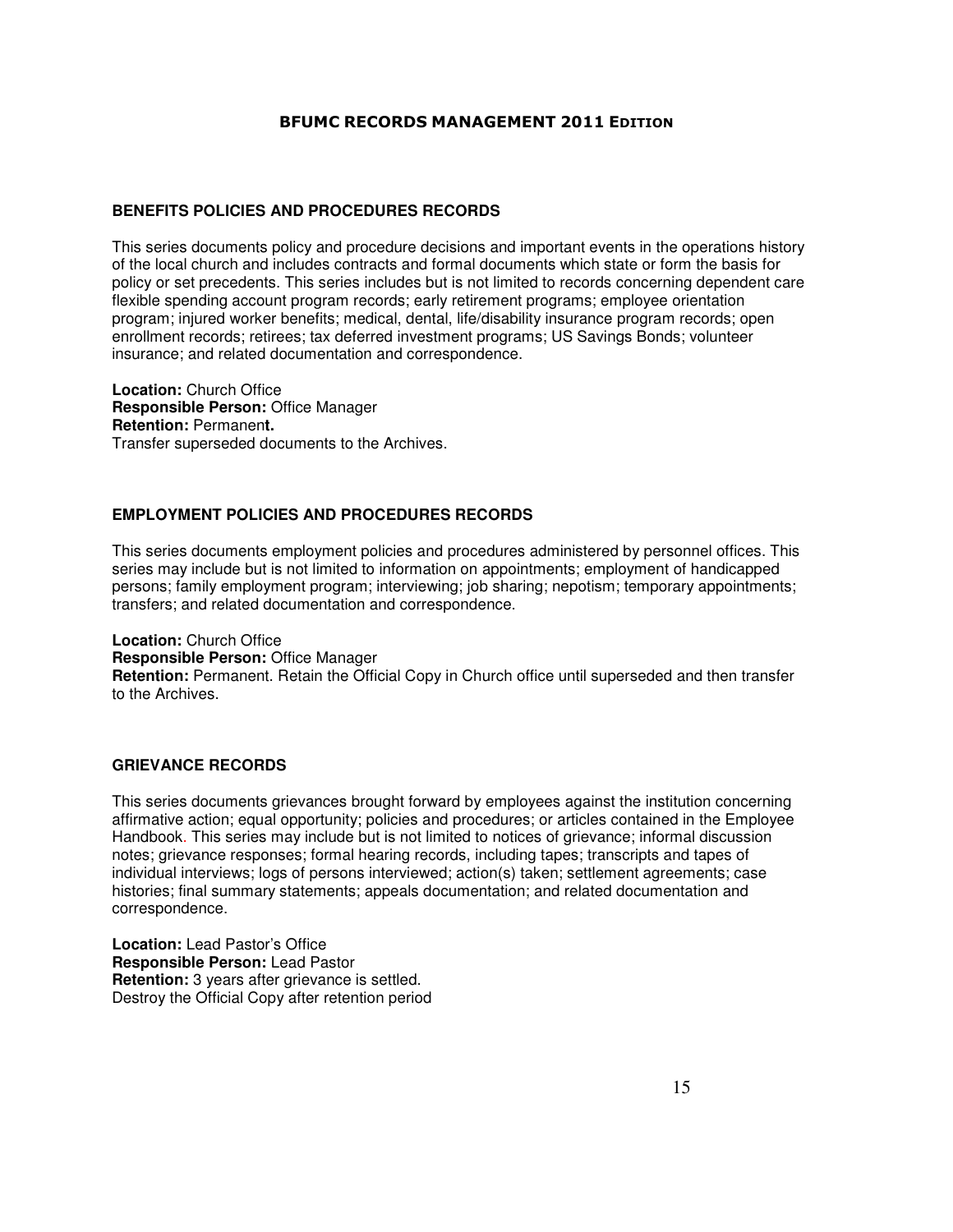### **PERSONNEL RECORDS**

This series documents the employee's work history and includes routine, non-evaluative information such as job title, rank, full-time equivalency (FTE), dates of employment, salary, employing department, education and employment background. Some of the documents comprising this series include confidential information such as social security number, birth date, and marital status. This series may include but is not limited to copies of Affirmative Action Compliance Data Forms; Applications and Contracts for Sabbatical Leave; Conditions of Employment; Employee Policy Acceptance Forms, Memoranda of Agreement; Notices of Appointment; Pay/Budget Action Forms; Personnel Action Forms (PAs), including Salary Adjustments Requests for Approval for Outside Employment; resumes or curriculum vitae; Retirement Agreements; Sick Leave Accrual Forms; and related documentation and correspondence, such as letters of resignation and memos confirming appointments. This includes documents used to establish the identity and to verify the employment eligibility of employees to preclude the unlawful hiring of persons not authorized to work in the United States. This series includes completed I-9 forms and copies of documents that establish the identity and the employment eligibility of the employee.

**Location:** Lead Pastor's Office **Responsible Person:** Lead Pastor and SPRC Chair **Retention:** 7 years after separation. Destroy the Official Copy after retention period

### **REJECTED APPLICATIONS**

This series documents employment applications that were submitted for jobs with the local church and were rejected.

**Location:** Lead Pastor's Office **Responsible Person:** Office Manager **Retention:** 2 years. Destroy the Official Copy after retention period

## **SEARCH RECORDS**

This series documents the selection process for advertised program and administrative staff positions. This series may include but is not limited to applications; curriculum vitae or resumes; academic transcripts; samples of writing or publications; approvals of recruitment proposals; Certificate of Eligibles; candidate lists; position announcements; position advertisements; position descriptions; copies of Affirmative Action Compliance Data Forms; interview materials such as rating sheets, tallies, screening and interview notes, review committee notes and memoranda; telephone conversation notes; and related correspondence such as cover letters and reference letters.

**Location:** Lead Pastor's Office **Responsible Person:** Lead Pastor **Retention:** Retain application materials of successful candidate in the Personnel Files until 7 years after separation. Destroy the Official Copy of all other records 2 years after the search is completed.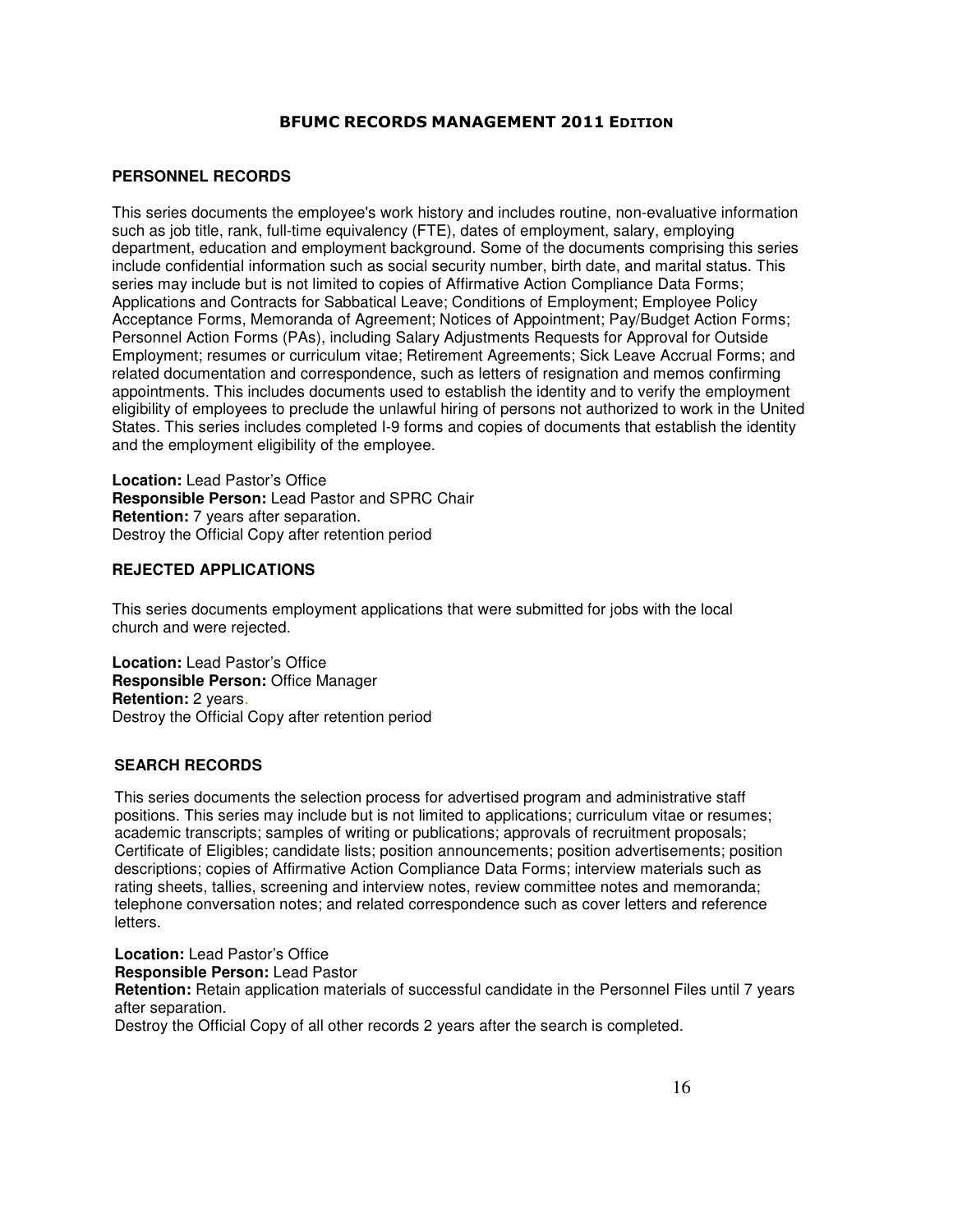## **Trustees**

## **ARCHITECTURAL DRAWINGS, BLUEPRINTS, AND MAPS**

This series provides a detailed graphic record of land and buildings of the local church. The series is used as a primary source tool when working on projects to improve or maintain existing buildings and/or land and also when working on new construction. These records are largely created as part of individual construction projects but may include drawings, maps, and photographs worked up independently by the office and from various sources. This series may include but is not limited to architectural blueprints; sketches; aerial photographs; preliminary planning drawings; as built drawings; drawings reflecting changes to the original plans; soil testing maps; any other type of graphic representation produced relating to buildings, systems, and land; and related documentation.

**Location:** Behind Chapel **Responsible Person:** Trustees Secretary **Retention:** Permanent.

## **CONTRACTS**

This series contains contracts that have either been completed or terminated. This includes Building Use Requests, Repairs and Maintenance, Lease Agreements, Loans/Notes and Service type of contracts including related documentation and correspondence.

**Location:** Church Office **Responsible Person:** Office Manager **Retention:** 4 Years for Service contracts, Building Use Requests **Retention:** 6 Years for Repairs/Maintenance, Lease, Loans and Notes **Retention:** Permanent for contracts on new construction, betterments or improvements

### **INSURANCE POLICIES**

This series is comprised of active and inactive insurance policies and related documents and correspondence.

**Location:** Church Office for active policies **Responsible Person:** Trustees Secretary **Retention:** 7 Years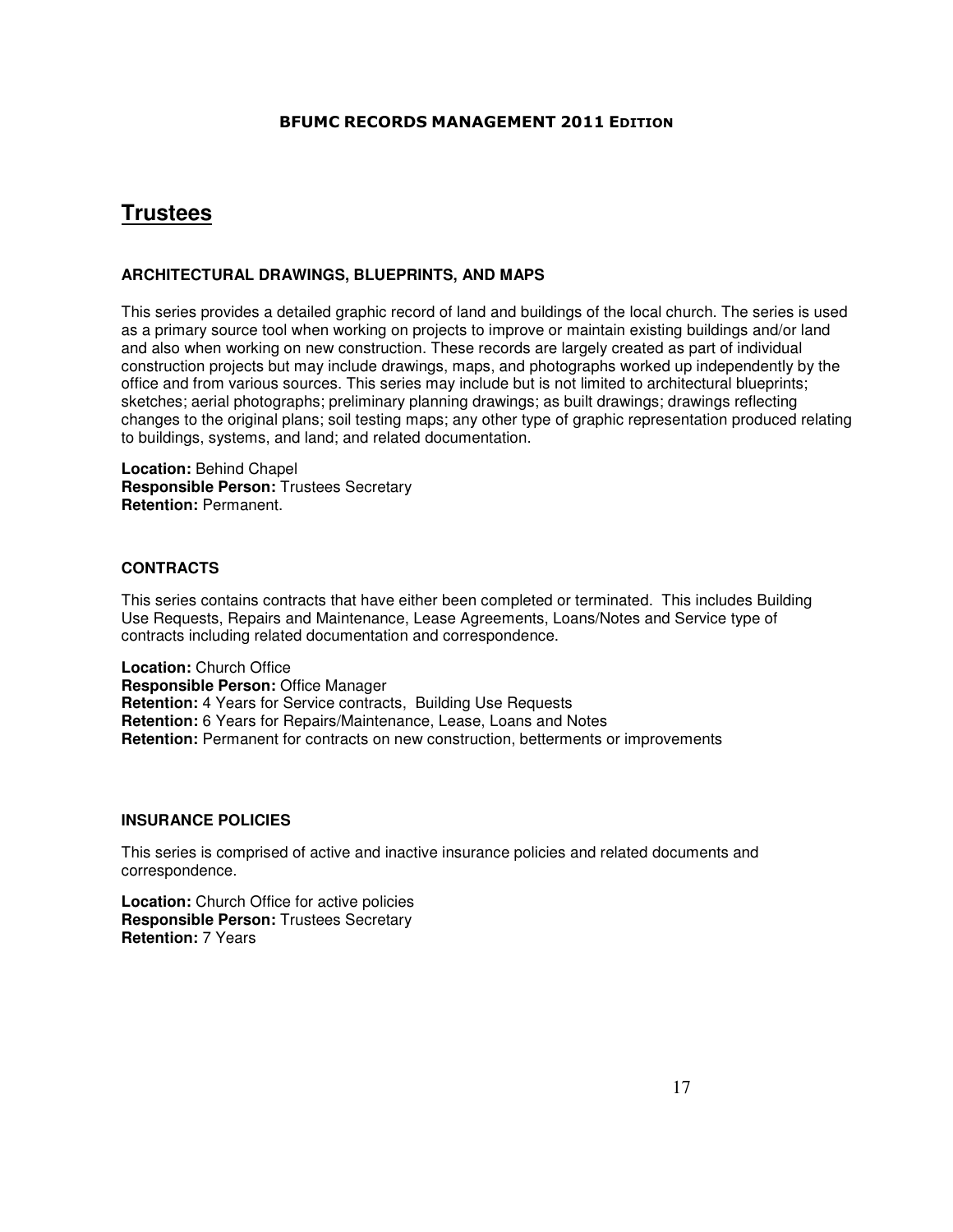### **INVENTORIES OF PROPERTY AND EQUIPMENT**

This series consists of lists, both written and photographic, of the property and equipment of the local church

**Location:** Church Office **Responsible Person:** Trustees Secretary **Retention:** Until superseded by new version then destroy unless there is historical significance, then transfer to archives.

### **MEMORIAL GARDEN RECORDS**

This series documents records relating to the Memorial Gardens including biographical information, contracts, records of payment and records of internment.

Biographical Information **Location:** Memorial Garden display case in community room **Responsible Person:** Memorial Garden Chair **Retention:** Permanent

Contracts, records of payment and records of internment **Location:** Church Office **Responsible Person:** Office Manager **Retention:** Permanent

### **PROPERTY FILES**

This series contains records dealing with the ownership and maintenance of property. It may include mortgage documents, deeds, conveyances, covenants, easements, title papers, land contracts repair history, permits, real estate surveys, plot plans, lease agreements and related documents and correspondence.

For items kept in the safe deposit box, an inventory is kept in the church office by the office manager.

**Location:** Church Office or safe deposit box **Responsible Person:** Office Manager and Trustees Secretary **Retention:** Permanent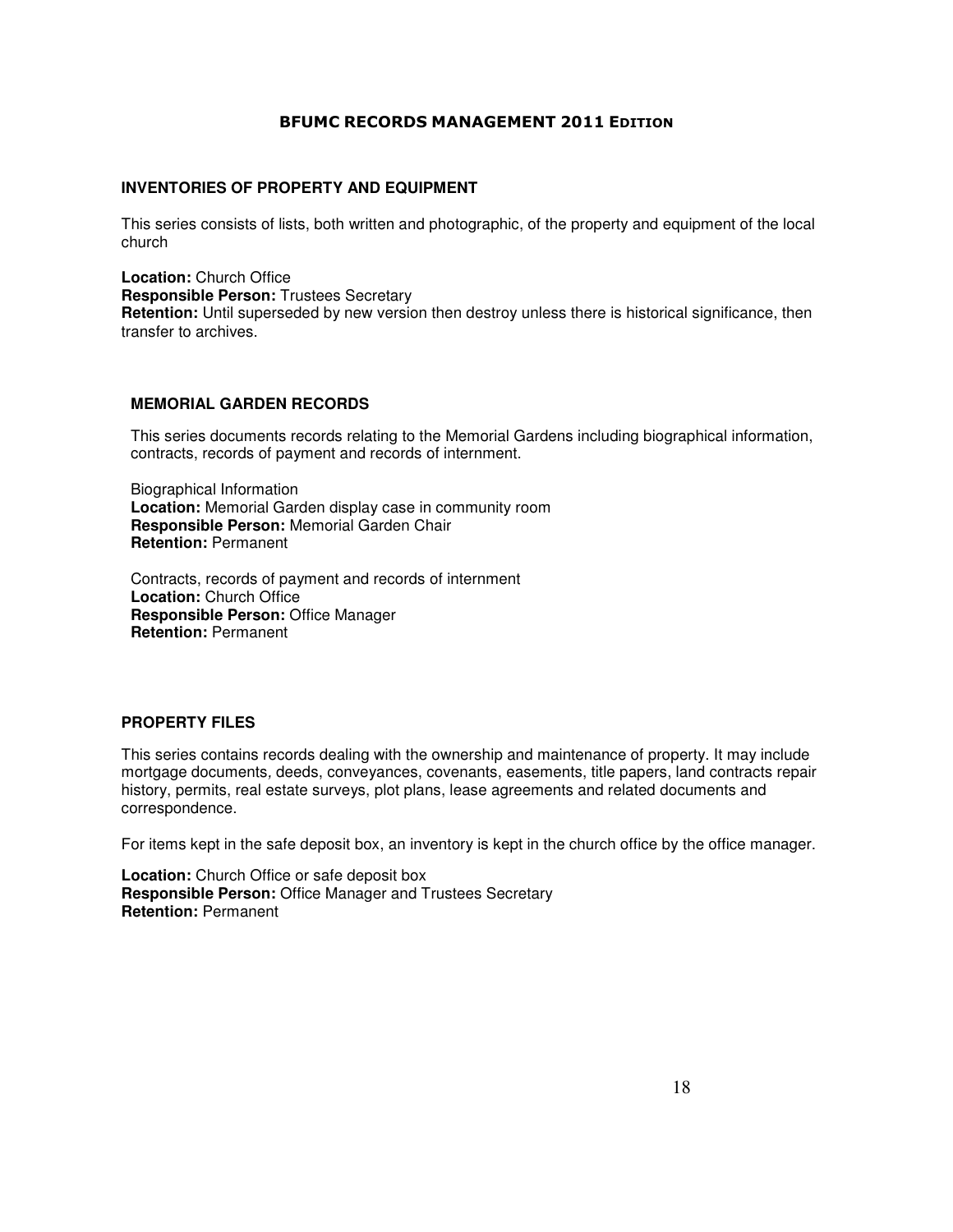## **Other Records**

## **BEQUEST AND ESTATE PAPERS**

This series relates to gifts, financial or otherwise, to the local church and may include wills, gift agreements, bequests and other grants of real property or assets. These papers document the origin, transfer and requirements or restrictions of the gift.

**Location:** Church Office **Responsible Person:** Office Manager **Retention:** Permanent

### **BULLETINS**

This series includes Sunday worship bulletins. Special local church occasions could be a church anniversary, mortgage burning service, or dedication service.

**Location:** Church Office **Responsible Person:** Office Manager **Retention:** Permanent, Transfer to archives after 2 years.

### **CHURCH REPORTS**

This series documents the annual activity of the local church and its subdivisions. Final annual reports may be printed and bound or they may be less formal unpublished documents prepared for limited distribution. Report sections may include but are not limited to administrative activities; goals and objectives achieved; fiscal status; project work performed; personnel activity and accomplishments; facility changes; and related sections. This series may include but is not limited to local church charge conference report and annual reports.

**Location:** Church Office **Responsible Person:** Office Manager **Retention:** Permanent, Transfer to archives after 10 years.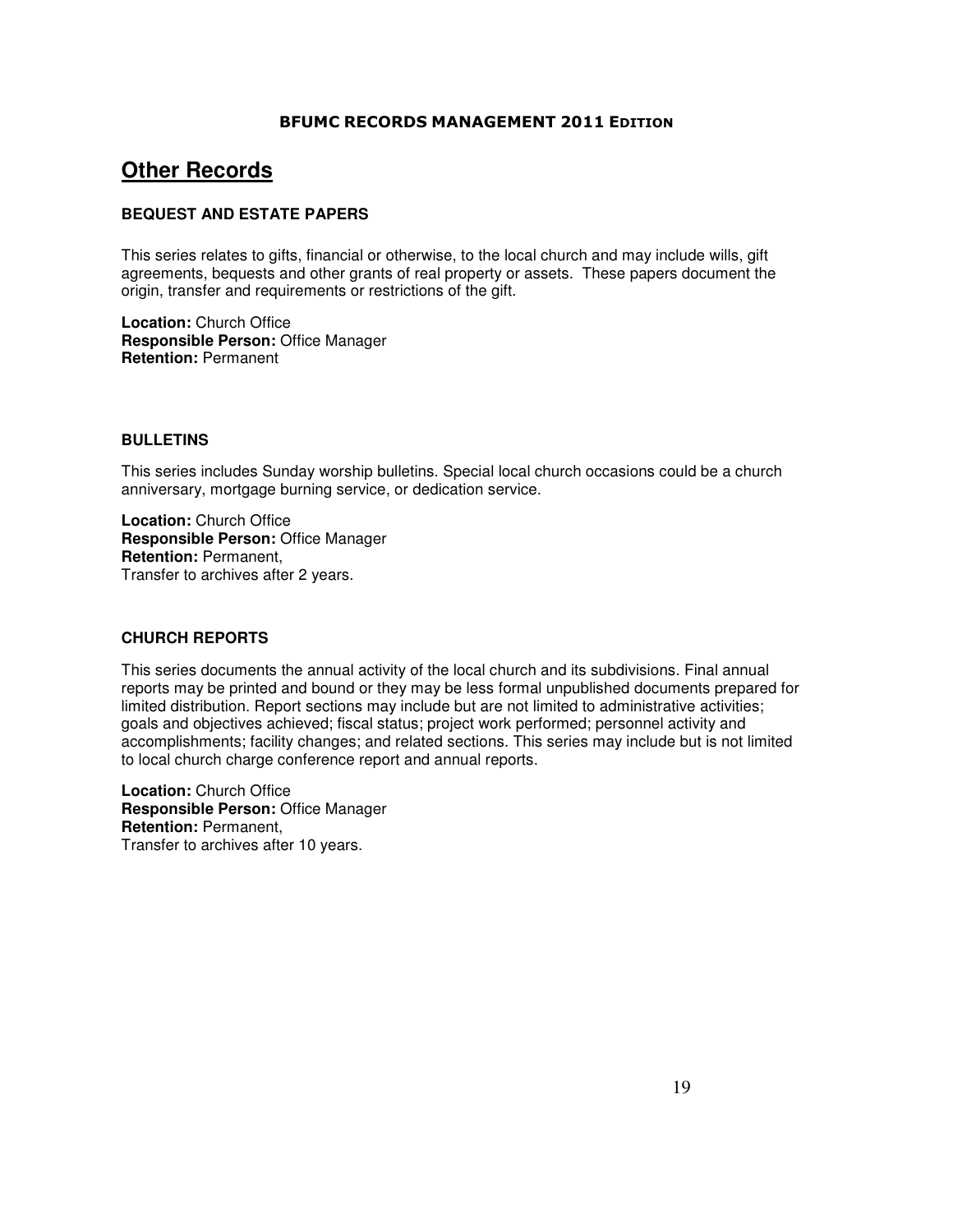## **DIRECTORIES**

The church directory lists the members of the local church and photographic directories not only illustrate the people but often have scenes from church life.

**Location:** Church Office **Responsible Person:** Office Manager **Retention:** Permanent Transfer to archives after new version is published.

### **MEMBERSHIP RECORDS**

These are permanent records which include membership register, baptism, confirmation, transfer, marriage and related documents and correspondence..

**Location:** Church Office **Responsible Person:** Office Manager **Retention:** Permanent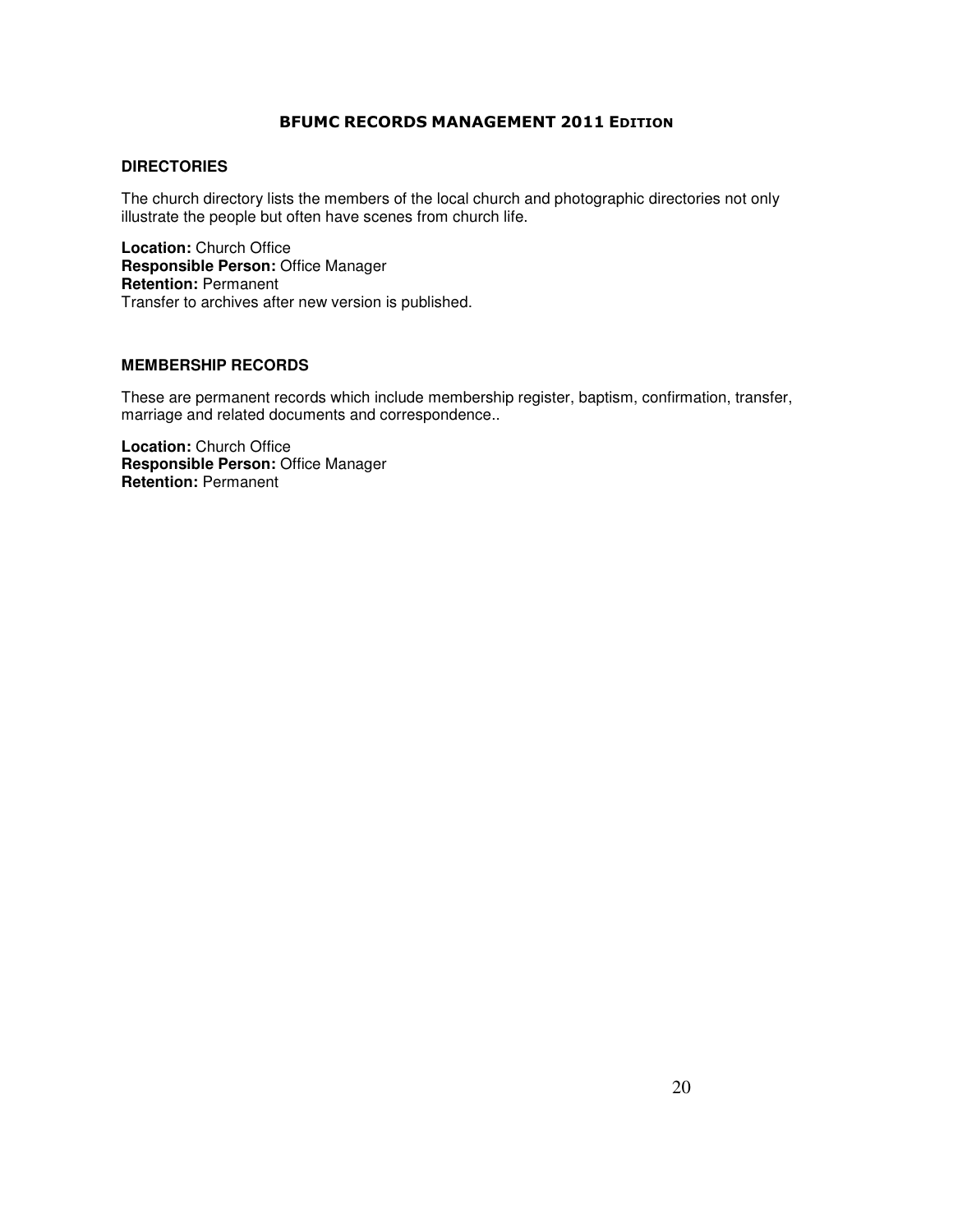Record Retention and Disposition Schedule Summary Chart

**For reference only**, the following table is a **summary** of the detailed record schedule. If there are inconsistencies, the detailed Record Retention Schedule is the master listing.

| <b>Category</b> | <b>Record Series Title</b>                          | <b>Description - examples</b>                                                                                           | <b>Location</b>      | <b>Retention</b>                                                                             |
|-----------------|-----------------------------------------------------|-------------------------------------------------------------------------------------------------------------------------|----------------------|----------------------------------------------------------------------------------------------|
| <b>General</b>  | <b>Committee Records</b>                            | Agendas, meeting minutes,<br>reports, bylaws, notes etc.                                                                | Various              | Permanent in<br>archives for<br>bylaws, agendas,<br>minutes, reports. 4<br>years for others. |
|                 | Correspondence -<br>General                         | Correspondence not involving open<br>or closed legal issues or deemed<br>historically significant.                      | Various              | Maximum 1 year                                                                               |
|                 | Correspondence - Legal                              |                                                                                                                         | <b>Church Office</b> | Until legal action is<br>resolved                                                            |
|                 | Correspondence -<br><b>Historically Significant</b> |                                                                                                                         | Archives             | Permanent                                                                                    |
|                 | Newsletters                                         | Church newsletters and church<br>group's newsletters                                                                    | Church office        | Permanent,<br>archive after 2<br>years                                                       |
|                 | Policies                                            | Mission, Finance, Records<br>Management                                                                                 | <b>Church Office</b> | Until superseded                                                                             |
|                 |                                                     |                                                                                                                         |                      |                                                                                              |
| <b>Finance</b>  | <b>Accounts Payable</b><br>Records                  | <b>Claims and Disbursements</b><br>Records, Expenses, Accounting,<br>Bookkeeping, Paid Invoices,<br>Finance, Purchasing | Church office        | 7 years                                                                                      |
|                 | <b>Accounts Receivable</b><br>Records               | Membership contributions, offering<br>records, pledge cards                                                             | <b>Church Office</b> | 7 years (3 years for<br>offering envelopes,<br>1 year for pledge<br>cards)                   |
|                 | <b>Annual Fiscal Reports</b>                        | Closing of the Books Records,<br>Financial Reports, Balance<br>Reconciliation Records, State<br><b>Accounts Reports</b> | <b>Church Office</b> | Permanent,<br>archive after 1 year                                                           |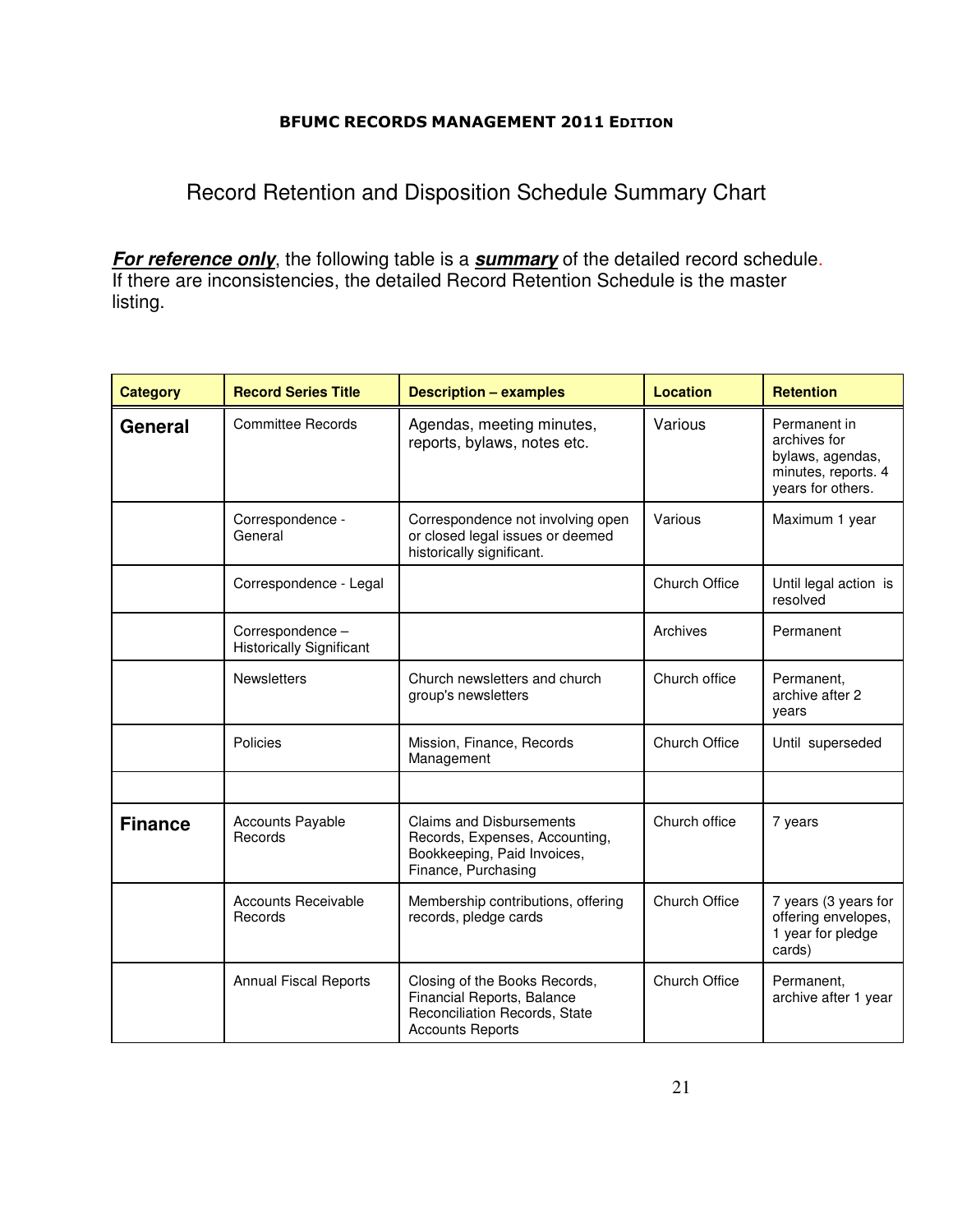| <b>Category</b>                                   | <b>Record Series Title</b>                   | <b>Description - examples</b>                                                                                                                               | <b>Location</b>                                                    | <b>Retention</b>                         |
|---------------------------------------------------|----------------------------------------------|-------------------------------------------------------------------------------------------------------------------------------------------------------------|--------------------------------------------------------------------|------------------------------------------|
|                                                   | <b>Audit Records</b>                         |                                                                                                                                                             | <b>Church Office</b>                                               | Permanent,<br>archive after 1 year       |
|                                                   | <b>Bank Deposit Books</b>                    |                                                                                                                                                             | Church Office                                                      | 7 years                                  |
|                                                   | <b>Bank Deposit Slips</b>                    |                                                                                                                                                             | <b>Church Office</b>                                               | 7 years                                  |
|                                                   | <b>Bank Statements</b>                       |                                                                                                                                                             | <b>Church Office</b>                                               | 7 years                                  |
|                                                   | <b>Cancelled Checks</b>                      |                                                                                                                                                             | Church Office                                                      | 7 years                                  |
|                                                   | Pay Authorization<br>Records                 | Payroll/Budget Request Forms<br>and time cards or sheets                                                                                                    | Church Office                                                      | 7 years                                  |
|                                                   | Payroll Tax and<br><b>Deduction Records</b>  | W2,W4,W9, information on<br>medical, dental, life, and<br>disability insurance; United Way<br>and Foundation contributions;<br>and miscellaneous deductions | Church Office                                                      | 7 years                                  |
|                                                   |                                              |                                                                                                                                                             |                                                                    |                                          |
| <b>Staff</b><br><b>Parish</b><br><b>Relations</b> | Accident and Injuries<br>Records             | Documents related to employee or<br>non-employee accidents or injuries.                                                                                     | Active: Church<br>Office,<br>Resolved:<br>Lead. Pastor's<br>office | Permanent                                |
|                                                   | <b>Background Checks-</b><br>Employee        |                                                                                                                                                             | Lead Pastor's<br>office                                            | Permanent                                |
|                                                   | Background checks-<br>volunteer              |                                                                                                                                                             | <b>Education office</b>                                            | 3 years                                  |
|                                                   | Benefits Policies and<br>Procedures          |                                                                                                                                                             | Church Office                                                      | Permanent,<br>archive when<br>superseded |
|                                                   | <b>Employment Policies</b><br>and Procedures |                                                                                                                                                             | Church Office                                                      | Permanent,<br>archive when<br>superseded |
|                                                   | Grievance Records                            |                                                                                                                                                             | Lead Pastor's<br>office                                            | 3 years after<br>grievance settled       |
|                                                   | Personnel Records                            |                                                                                                                                                             | Lead Pastor's<br>office                                            | 7 years after<br>separation              |
|                                                   | <b>Rejected Applications</b>                 |                                                                                                                                                             | Lead Pastor's<br>office                                            | 2 years                                  |
|                                                   | Search Records-<br>accepted                  |                                                                                                                                                             | Lead Pastor's<br>office                                            | 7 years after<br>separation              |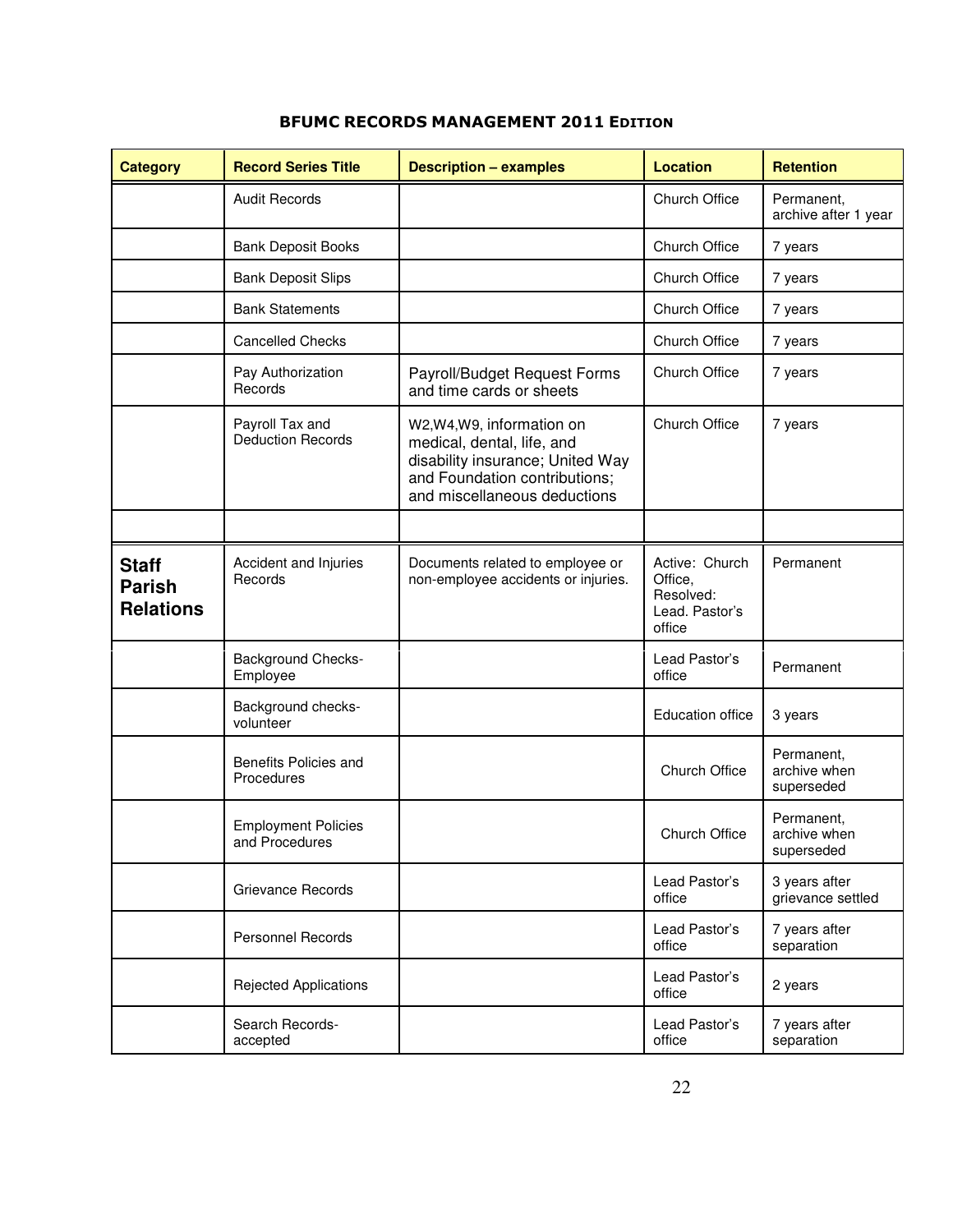| <b>Category</b> | <b>Record Series Title</b>                                     | <b>Description - examples</b>                                                                                                                           | <b>Location</b>                         | <b>Retention</b>                                                                                                                                                    |
|-----------------|----------------------------------------------------------------|---------------------------------------------------------------------------------------------------------------------------------------------------------|-----------------------------------------|---------------------------------------------------------------------------------------------------------------------------------------------------------------------|
|                 | Search Records -<br>rejected                                   |                                                                                                                                                         | Lead Pastor's<br>office                 | 2 years                                                                                                                                                             |
|                 |                                                                |                                                                                                                                                         |                                         |                                                                                                                                                                     |
|                 |                                                                |                                                                                                                                                         |                                         |                                                                                                                                                                     |
| <b>Trustees</b> | Architectural Drawings,<br>Blueprints, and Maps                |                                                                                                                                                         | Behind chapel                           | Permanent                                                                                                                                                           |
|                 | Contracts                                                      | Repairs, maintenance, lease<br>agreements, loans, building use<br>requests                                                                              | Church Office                           | 4 years- service<br>contracts, building<br>use<br>6 years repairs,<br>maintenance,<br>lease, loans and<br>notes<br>Permanent - new<br>construction,<br>improvements |
|                 | <b>Insurance Policies</b>                                      |                                                                                                                                                         | Church Office                           | 7 years                                                                                                                                                             |
|                 | Inventories of Property<br>and Equipment                       |                                                                                                                                                         | Church Office                           | Until superseded<br>unless historically<br>significant then<br>archive                                                                                              |
|                 | Memorial Garden-<br>Biographical Information                   |                                                                                                                                                         | Memorial<br>Garden display<br>case      | Permanent                                                                                                                                                           |
|                 | Memorial Garden-<br>Contracts, payment &<br>internment records |                                                                                                                                                         | Church Office                           | Permanent                                                                                                                                                           |
|                 | <b>Property Files</b>                                          | Mortgage documents, deeds,<br>conveyances, covenants,<br>easements, title papers, repair<br>history, permits, plot plans , lease<br>agreements, surveys | Church Office<br>or safe deposit<br>box | Permanent                                                                                                                                                           |
|                 |                                                                |                                                                                                                                                         |                                         |                                                                                                                                                                     |
| <b>Other</b>    | <b>Bequest and Estate</b><br>papers                            | Wills, gift agreements, bequests and<br>other grants of real property and<br>assets                                                                     | Church Office                           | Permanent                                                                                                                                                           |
|                 | <b>Bulletins</b>                                               | Sunday worship bulletins, special<br>local church occasion bulletins                                                                                    | Church Office                           | Archive after 2<br>years                                                                                                                                            |
|                 | Church Reports                                                 | Charge Conference & Annual<br>reports,                                                                                                                  | Church Office                           | Archive after 10<br>years                                                                                                                                           |